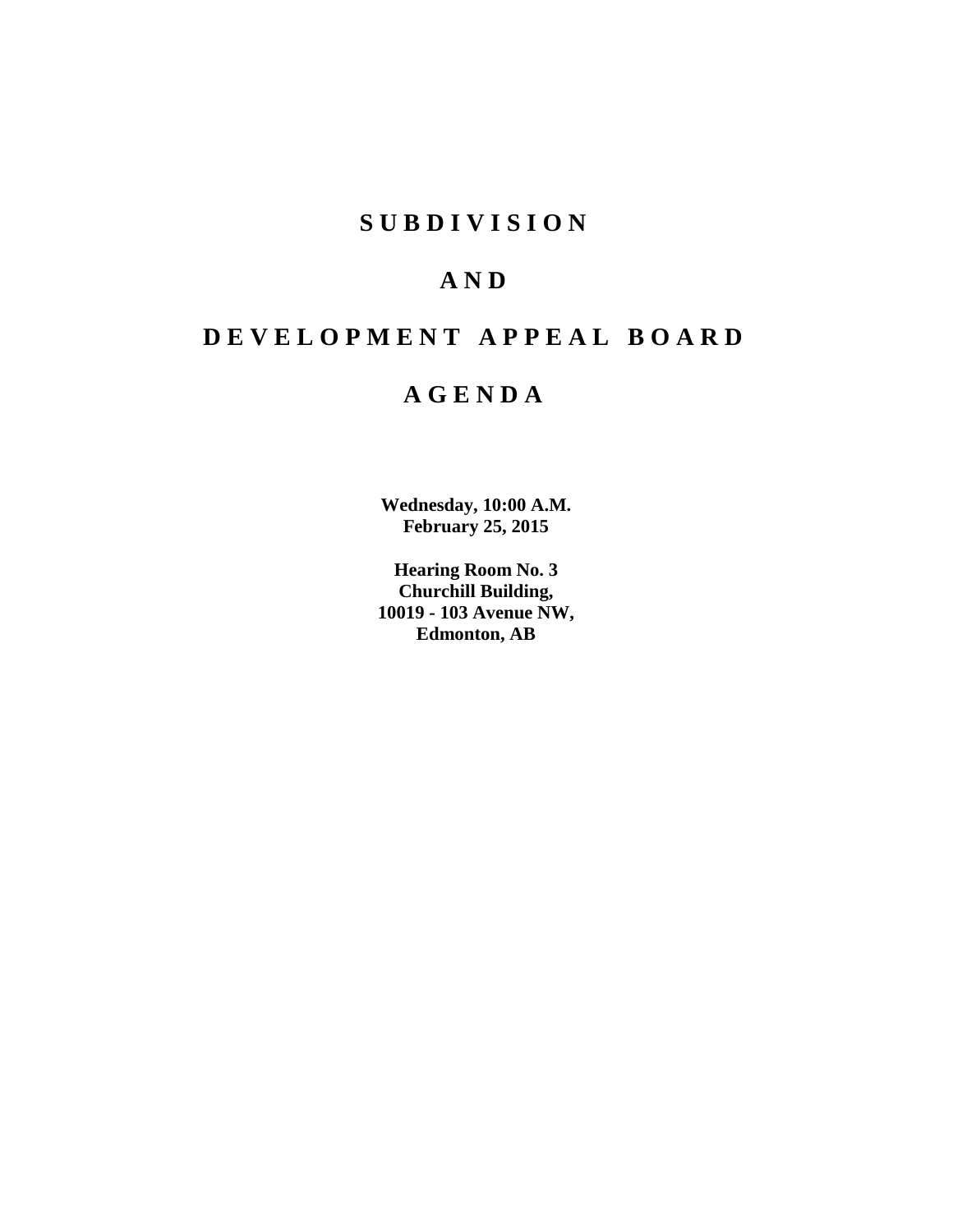## **SUBDIVISION AND DEVELOPMENT APPEAL BOARD HEARING ROOM NO. 3**

## I 10:00 A.M. SDAB-D-15-031 **TO BE RAISED**



Construct a 250 Dwelling Unit Apartment Housing Development with ground floor commercial units (General Retail Stores) and underground parkade (Corners 1)

10225 - 95 Street NW Project No.: 147598066-001

\_\_\_\_\_\_\_\_\_\_\_\_\_\_\_\_\_\_\_\_\_\_\_\_\_

## **LUNCH BREAK: 1:00 P.M. TO 1:30 P.M.**

| Н | $1:30$ P.M.  | SDAB-D-15-035 | Construct an Accessory Building - rear detached<br>Garage (7.01 metres by 6.71 metres) existing<br>without a permit |
|---|--------------|---------------|---------------------------------------------------------------------------------------------------------------------|
|   |              |               | 9805 - 83 Avenue NW<br>Project No.: 148609144-014                                                                   |
|   | <i>NOTE:</i> |               | Unless otherwise stated, all references to "Section numbers" refer to                                               |

*the authority under the Edmonton Zoning Bylaw 12800.*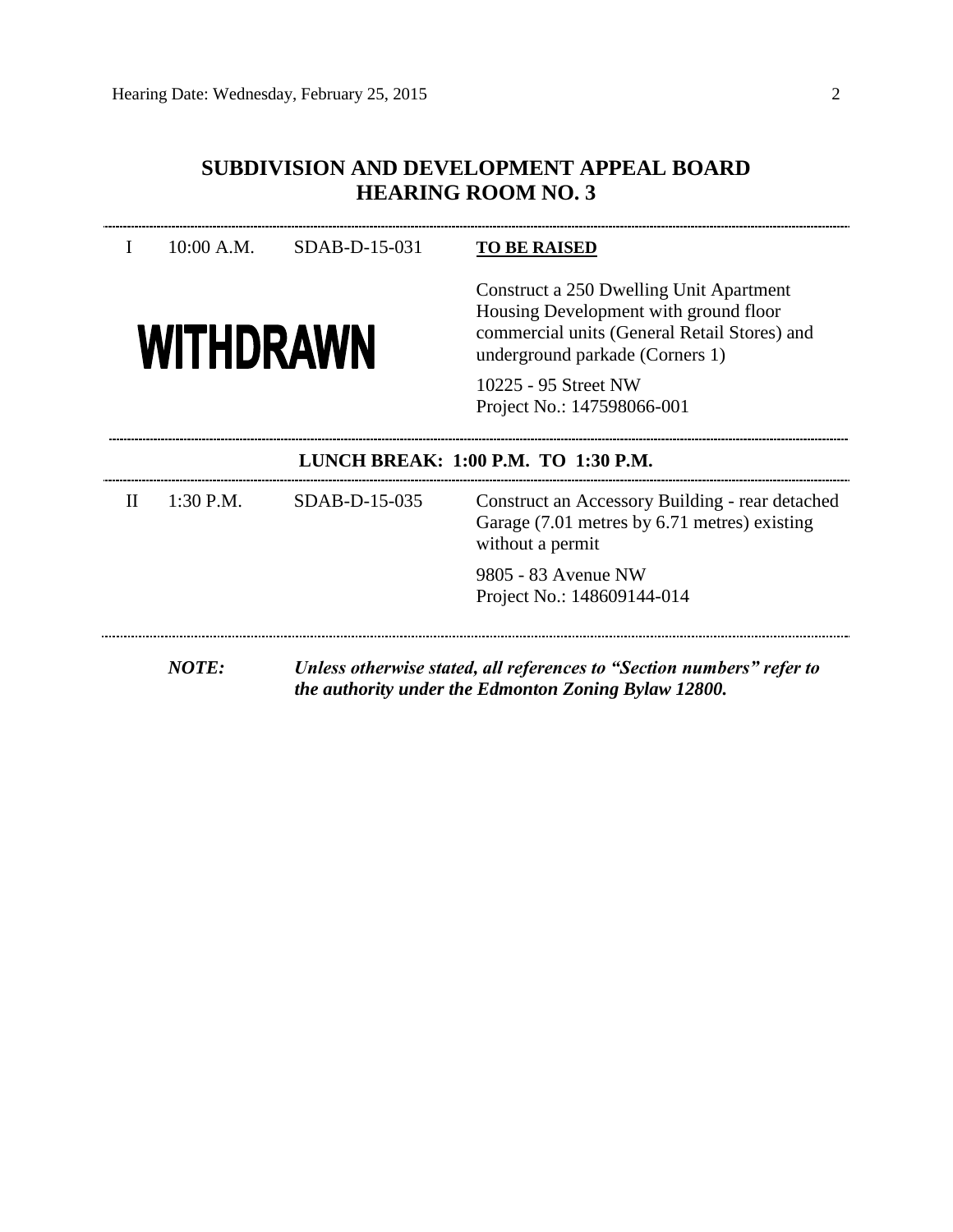#### **TO BE RAISED**

ITEM I: 10:00 A.M. FILE: SDAB-D-15-031

## AN APPEAL FROM THE DECISION OF THE DEVELOPMENT OFFICER BY AN ADJACENT PROPERTY OWNER

APPELLANT:

APPLICATION NO.: 147598066-001

ADDRESS OF APPELLANT: 1450 - 10405 Jasper Avenue NW, Edmonton, AB T5J 3N4

APPLICATION TO: Construct a 250 Dwelling Unit Apartment Housing development with ground floor commercial units (General Retail Stores) and underground parkade (Corners 1)

DECISION OF THE DEVELOPMENT AUTHORITY:  $\blacksquare$   $\blacksquare$   $\blacksquare$  with Conditions

DECISION DATE: December 24, 2014

DATE OF APPEAL: January 20, 2015

RESPONDENT:

ADDRESS OF RESPONDENT: 77 - Chippewa Road

MUNICIPAL DESCRIPTION OF SUBJECT PROPERTY: 10225 - 95 Street NW

NOTIFICATION PERIOD: January 8, 2015 through January 21, 2015

Sherwood Park, AB T8A 6J7

LEGAL DESCRIPTION: Plan RN23 Blk 1 Lot 1 and Plan 1221938 Blk 1 Lot 2

ZONE: DC1 Direct Development Control Provision

OVERLAY: The Quarters Downtown Overlay

STATUTORY PLAN: The Quarters Downtown Area Redevelopment Plan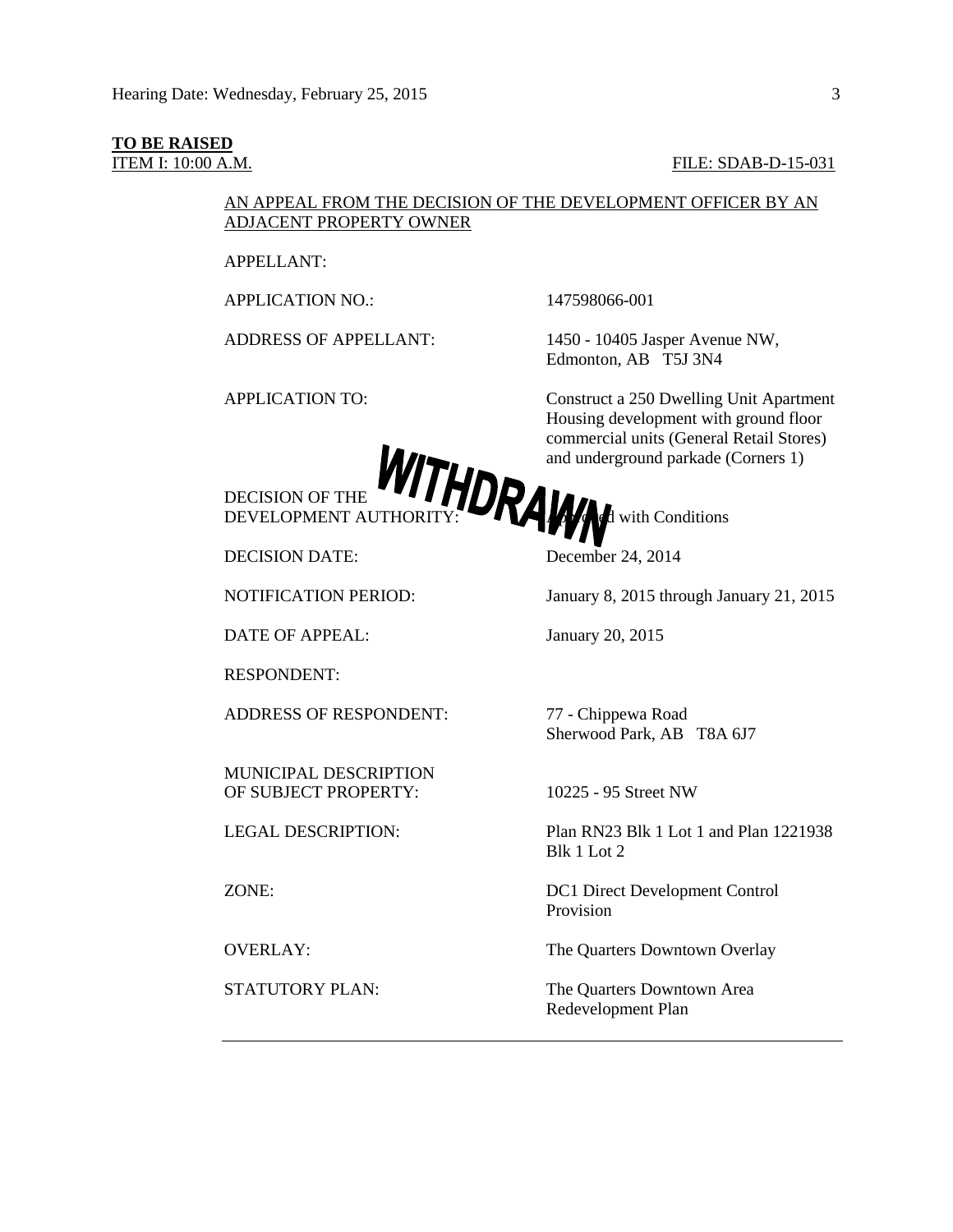#### DEVELOPMENT OFFICER'S DECISION

- APPROVED The proposed development is approved subject to the following conditions:
	- 1. This Development Permit is NOT valid until the Notification Period expires in accordance to Section 21.1. (Reference Section 17.1)
	- 2. PRIOR TO THE RELEASE OF DRAWINGS FOR BUILDING PERMIT REVIEW,
		- a) the applicant or property owner shall pay a Development Permit notification fee of \$100.00.
		- b) the applicant or property owner shall pay a Lot Grading Fee of \$220.00.
		- c) the applicant or property owner shall pay a Sanitary Sewer Trunk Fund fee of \$235,207.38. All assessments are based upon information currently available to the City. The SSTF charges are quoted for the calendar year in which the development permit is granted. The final applicable rate is subject to change based on the year in which the payment is collected by the City of Edmonton.
		- d) the applicant or property owner shall provide a guaranteed security to ensure that landscaping is provided and maintained for two growing seasons. The Landscape Security may be held for two full years after the landscaping has been completed. This security may take the following forms:
			- 1) cash to a value equal to 100% of the established landscaping costs; or 2) an irrevocable letter of credit having a value equivalent to 100% of the established landscaping costs. Any letter of credit shall allow for partial draws. If the landscaping is not completed in accordance with the approved Landscape Plan(s) within one growing season after completion of the development or if the landscaping is not well maintained and in a healthy condition two growing seasons after completion of the landscaping, the City may draw on the security for its use absolutely. (Zoning Bylaw Reference Section 55.6). Landscaping shall be in accordance to the approved landscape plan and to the satisfaction of the Development Officer.
		- e) The owner must enter into a Municipal Improvement Agreement with the City for the following improvements:
			- 1) construction of a 7.8 m commercial crossing access, located approximately 22 m from the west property line;
			- 2) installation of a 3.5 m x 12 m bus stop and amenities pad;
			- 3) two-way conversion of 102A Avenue from 95 Street to the first north/south alley east of 95 Street; and
			- 4) filling in of 9 existing accesses.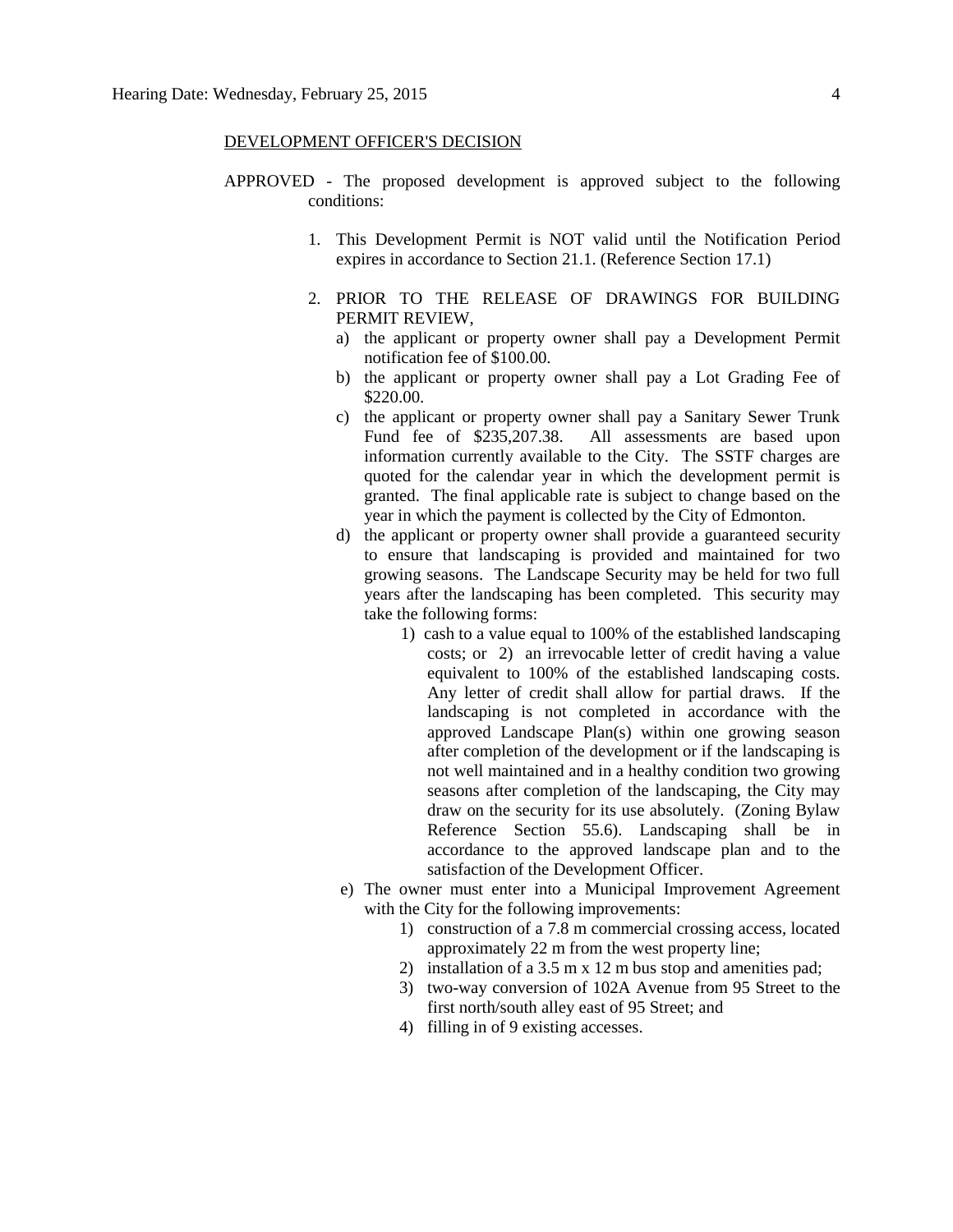The Agreement must be signed by the property owner and returned to Transportation Services to the attention of Loli Fernandez (780- 944-7683) including an irrevocable Letter of Credit in the amount of \$160,000.00 to cover 100% of construction costs. The Agreement will be forwarded directly to the owner for his signature. Once signed, the owner is required to have a Civil Engineer submit stamped engineering drawings for approval by Transportation Services.

- f) the owner/applicant must enter into an Encroachment Agreement with the City for the proposed bus stop canopy encroaching over road right-of-way. The owner/applicant must contact Calvin Chan (780-496-6153) of Sustainable Development for information on the agreement.
- g) the owner/applicant must enter into an Encroachment Agreement with the City for any pilings, shoring & tie-backs to remain within road right-of-way. The owner/applicant must contact Calvin Chan (780-496-6153) of Sustainable Development Services for information on the agreement. Note: The applicant is responsible to provide Sustainable Development with a plan identifying all existing utilities on road right-of-way within the affected area of the encroachment.
- h) the owner/applicant shall submit a comprehensive sign package plan to the satisfaction of the Development Officer.
- g) the owner/applicant shall submit a waste pickup plan to the satisfaction of the Development Officer in consultation with Waste Management.
- 3. PRIOR TO THE RELEASE FOR BUILDING PERMITS OTHER THAN EXCAVATION PERMITS, the applicant/owner shall provide proof the affected lands located on the eastern portion and legally described as Plan RN23 BLock 1 Lot have been remediated such that they are suited to their intended use to the satisfaction of the Development Officer in consultation with Alberta Environment, Alberta Health Services, and Transportation Services.

Note: The applicant/owner shall install on all four sides of western portion and legally described as Plan 1221938 Block 1 Lot 2 and that on-site groundwater shall be monitored monthly during construction and for a minimum of 6 months after the installation of the liners or such minimum monitoring period recommended by the environmental consultant supervising installation of the liner.

4. PRIOR TO THE ISSUANCE OF THE OCCUPANCY PERMIT, the owner shall submit public art plan in consultation with the Edmonton Arts Council to the satisfaction of the Development Officer.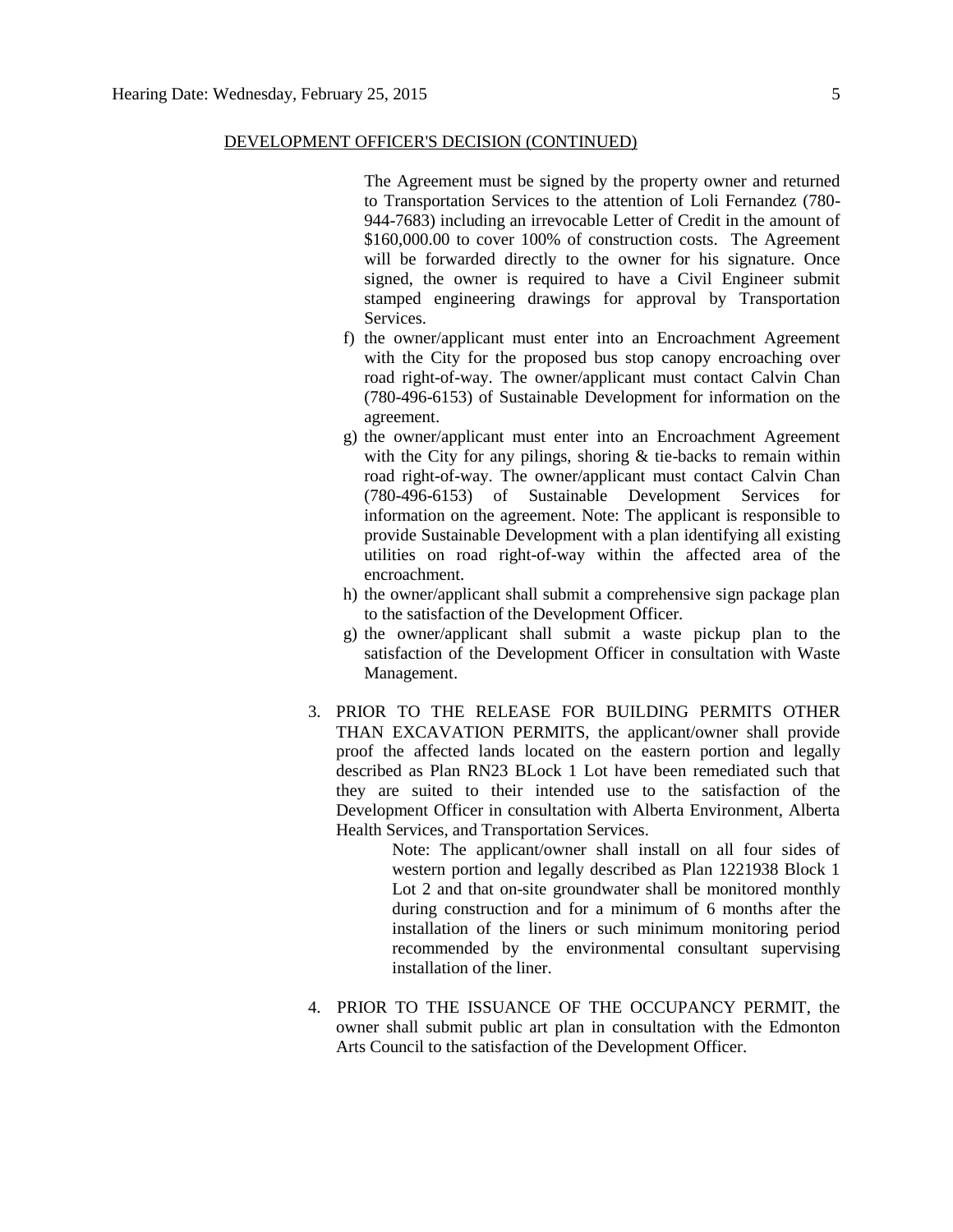- 5. The applicant/owner shall adhere to the recommendations of the submitted Crime Prevention Through Environmental Design report (CPTED) (September 25, 2014 report by Hartwig Architecture) to the satisfaction of the Development Officer.
- 6. The applicant/owner shall adhere to the recommendations for minimal adverse effects of microclimatic conditions as indicate in the submitted Pedestrian Wind and Snow Driting Studies - Tower I (October 17, 2014 report by Gradien Wind Engineering Inc) to the satisfaction of the Development Officer.
- 7. Main building entrances for Apartment Housing and Commercial Uses shall be designed for universal accessibility. Level changes from the sidewalk to entrances of buildings shall be minimized and any proposed Sidewalk furniture and other streetscape elements shall be located such that they do not obstruct a travel path and building entrances.  $(Ed$ monton Zoning Bylaw 860.5(4)(d))
- 8. Bicycle parking shall be provided in accordance to Section 860 and 54.3, to the satisfaction of the Development Officer.
- 9. Exterior lighting shall be developed to provide a safe lit environment in accordance with Sections 51 and 58 and to the satisfaction of the Development Officer.
- 10. Allocated parking in accordance to the approved plans shall be assigned and marked to the satisfaction of the Development Officer.
- 11. The applicant/owner shall ensure safe walking conditions below the proposed canopies such to the design of the canopies shall not produce precipitation drips that may freeze onto pathways during winter months.
- 12. In accordance with Section 860 of the Edmonton Zoning Bylaw and the "860 Overlay Sustainable Compliance" report prepared by BCM Developments and Hartwig Architecture (dated December 10, 2014) the applicant/owner shall ensure the following:
	- a) The development shall provide designs for reduced light pollution by minimizing light trespass from the building site and using targeted lighting to improve visibility of the night sky. Note: This can be achieved if the design meets or exceeds the requirements of the Illuminating Engineering Society of North America (IESNA RP-33- 99).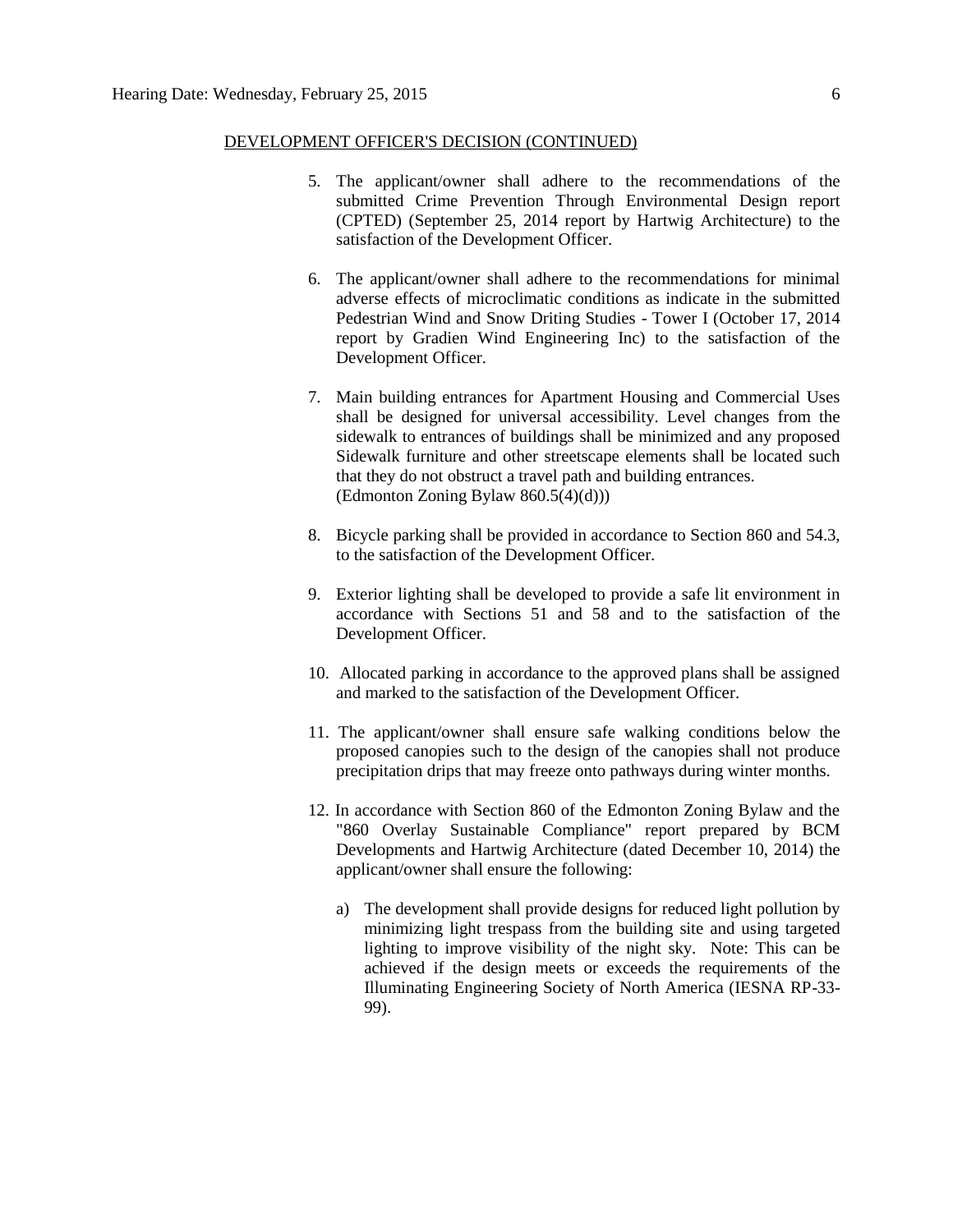- b) Main building entrances and the first level parkade lobby entrance to the building addresses universal accessibility and universal design as follows: 1) Main entranced doors shall meet universal design standards; 2) Level changes from the sidewalk to the main entrance of apartment buildings shall be minimized; and 3) Landscaping elements shall be located out of the travel path to ensure they are not obstacles to apartment building access.
- c) A minimum of 3% of residential suites shall be fully wheelchair accessible.
- d) The building design shall achieve a 29% efficiency improvement over the Model National Energy Code (MNECB) and 10% improvement for retrofit.
- e) Heating, Ventilating and Air-Conditioning (HVAC) and refrigeration equipment shall not contain Hydro chlorofluorocarbons (HCFCs).
- f) The Development shall meet the American Society of Heating, Refrigerating and Air-Conditioning Engineers (ASHRAE) 90.1 2001 standards for lighting, including metering, smart controls and occupancy sensors in public spaces.
- g) The Development shall co-managed energy/utility servicing for more than one project.
- h) Ensure that 70% of fixtures and appliances supplied are Energy Star compliant.
- i) Green roofs shall be a minimum 50% of roof surfaces.
- j) Water efficient fixtures such as low-flow toilets, urinals and faucets shall ensure reduction of potable water consumption by 30%. The City of Edmonton Bylaw 14571 Water Efficient Fixtures specifies low-flow toilets and urinals.
- k) A system to collect, store, treat (if necessary), and use rainwater for use on-site shall be applied.
- l) Drought resistant and/or native indigenous planting species shall be provided.
- m) Construction waste management plan to recycle and/or salvage a minimum 50% of non-hazardous construction and demolition debris shall be conducted.
- n) The building shall provide for user-friendly and accessible handling and storage facilities for recyclable materials.
- o) A minimum of at least 15% of the specified project's materials, based on value, shall be comprised of recycled content as defined by CAN/CSA-ISO 14021-00 Environmental Labelling and Advertising Guidelines.
- q) A minimum of at least 10% of the project's specified materials, based on value, shall be comprised of regionally extracted and manufactured materials. Regionally extracted refers to at least 80% of their mass extracted, processed and manufactured within 800 KM by truck and/or 2,400 KM by rail or water.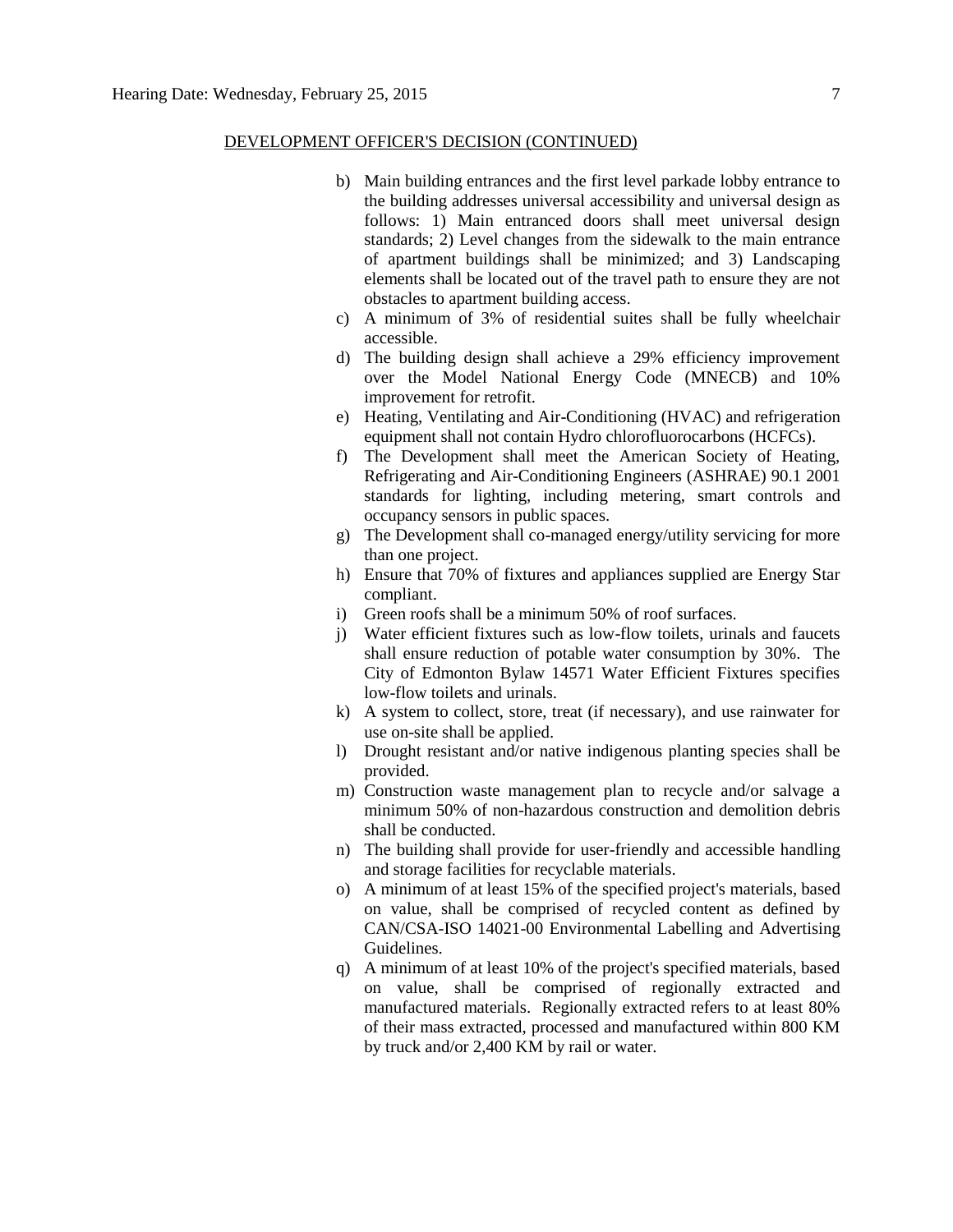- r) The design of the building shall comply with the American Society of Heating, Refrigerating and Air-Conditioning Engineers (ASHRAE) 62-2004 ventilation standards, for buildings over three storeys.
- s) An architecturally designed transit shelter shall be integrated with the building design.
- t) For commercial projects, end of trip facilities shall be provided e.g. for bicycle commuters, such as change rooms, lockers and secure storage.
- u) The underground parking levels shall provide for "unbundled" parking spaces from residential unit.
- v) A contribution to affordable housing in accordance with Council approved policy shall be exercised which may be amended from time to time.
- w) A voluntary contribution for public art to be located on either private or public lands in accordance with The Quarters Downtown, Platform for Public Art as prepared by the Edmonton Arts Council.
- x) Provide publicly accessible open space to increase site permeability and A minimum of 225 m2 for enhanced options for the pedestrian open space shall be provided.
- y) Electric hybrid vehicle charging station shall be provided in the parkade level of this development. (Edmonton Zoning Bylaw Reference Section 860 Appendix IV)

Transportation Services has the following conditions:

1. The owner must dedicate to the City of Edmonton and register all road rights-of-way necessary for the construction of 102A Avenue, including the portion required from Lot 1, as shown on Enclosure I and must conform to the 102A Avenue concept plan being finalized by Facility and Capital Planning. The owner shall register a road plan to dedicate the area required from Lot 1 for 102A Avenue as per the Roadway Lands Terms and Conditions of Schedule "E" of the September 24, 2013 Sale Agreement between the City of Edmonton and Trapani Development Ltd. A plan of survey (road plan) with proof of Section 82 notification must be submitted to Rionel Comia (780-442-7181) of Sustainable Development (19th floor Century Place, 9803 - 102A Avenue NW, Edmonton, AB T5J 3A3). The owner may contact Sumon Khan (780-944-0118) of Transportation Planning for further information regarding the road plan registration. The owner will also be required to submit a Phase I Environmental Site Assessment (ESA) for all affected lands to be registered as road right-of-way for review and approval to Don McClymont (780-496-6778) of Transportation Services. All associated costs will be borne by the applicant.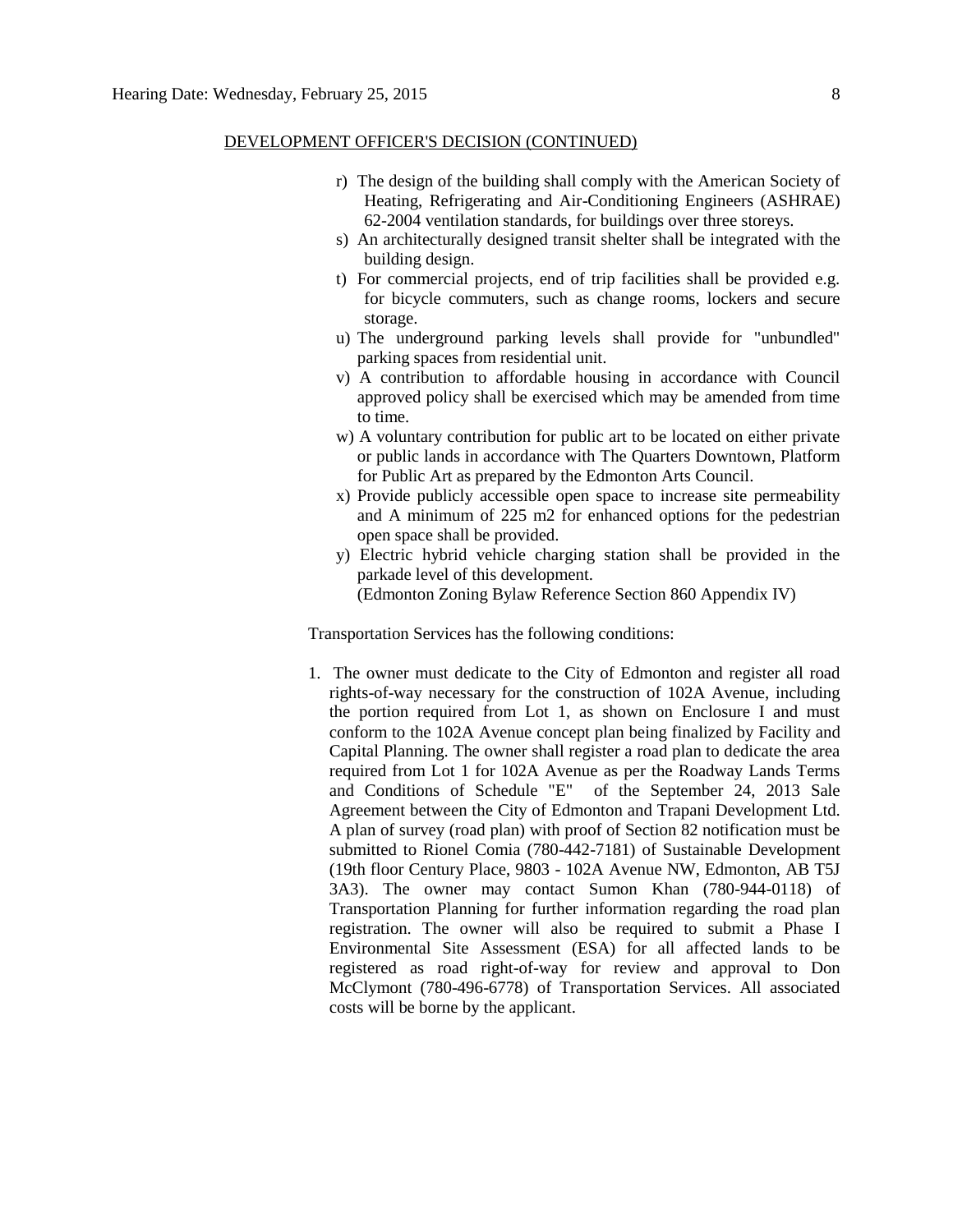- 2. The proposed 7.8 m access to 102A Avenue located approximately 22 m from the west property line, is acceptable to Transportation Services and must be constructed as a commercial crossing access. The proposed access should be as far from the 95 Street intersection as possible.
- 3. The existing nine (9) commercial accesses to 95 Street, 102A Avenue and Jasper Avenue must be removed and the curb & gutter and sidewalk constructed and boulevard restored.
- 4. Any underground parking access card devices must be located on site, a minimum of 3 m inside the property line.
- 5. Temporary construction access(es) may be granted to Jasper Avenue and/or 102A Avenue. An OSCAM permit will be required to authorize these temporary/construction access(es) for a period of up to 1 year with the potential to reassess and extend the term of the permit based on the operation of the access/intersection at that time. For further information on the OSCAM permit, the applicant is to contact Olga Messinis (780- 944-5658) of Transportation Services.
- 6. The owner is responsible for all costs associated with the two-way conversion of 102A Avenue from 95 Street to the first north/south alley east of 95 Street, and to the satisfaction of Transportation Services.
- 7. The owner is required to construct a 3.5 m x 12 m bus stop and amenities pad.
- 8. There may be utilities within road right-of-way not specified that must be considered during construction. The owner/applicant is responsible for the location of all underground and above ground utilities and maintaining required clearances as specified by the utility companies. Alberta One-Call (1-800-242-3447) and Shaw Cable (1-866-344-7429; www.digshaw.ca) should be contacted at least two weeks prior to the work beginning to have utilities located. Any costs associated with relocations and/or removals shall be at the expense of the owner/applicant.
- 9. Any hoarding or construction taking place on road right-of-way requires an OSCAM (On-Street Construction and Maintenance) permit. The owner or Prime Contractor must apply for an OSCAM online at: [http://www.edmonton.ca/bylaws\\_licences/licences\\_permits/oscam](http://www.edmonton.ca/bylaws_licences/licences_permits/oscam-permit-request.aspx)[permit-request.aspx](http://www.edmonton.ca/bylaws_licences/licences_permits/oscam-permit-request.aspx)
- 10. Any sidewalk or boulevard damage occurring as a result of construction traffic must be restored to the satisfaction of Transportation Services, as per Section 15.5(f) of the Zoning Bylaw. The alley, sidewalks and boulevard will be inspected by Transportation Services prior to construction, and again once construction is complete. All expenses incurred for repair are to be borne by the owner.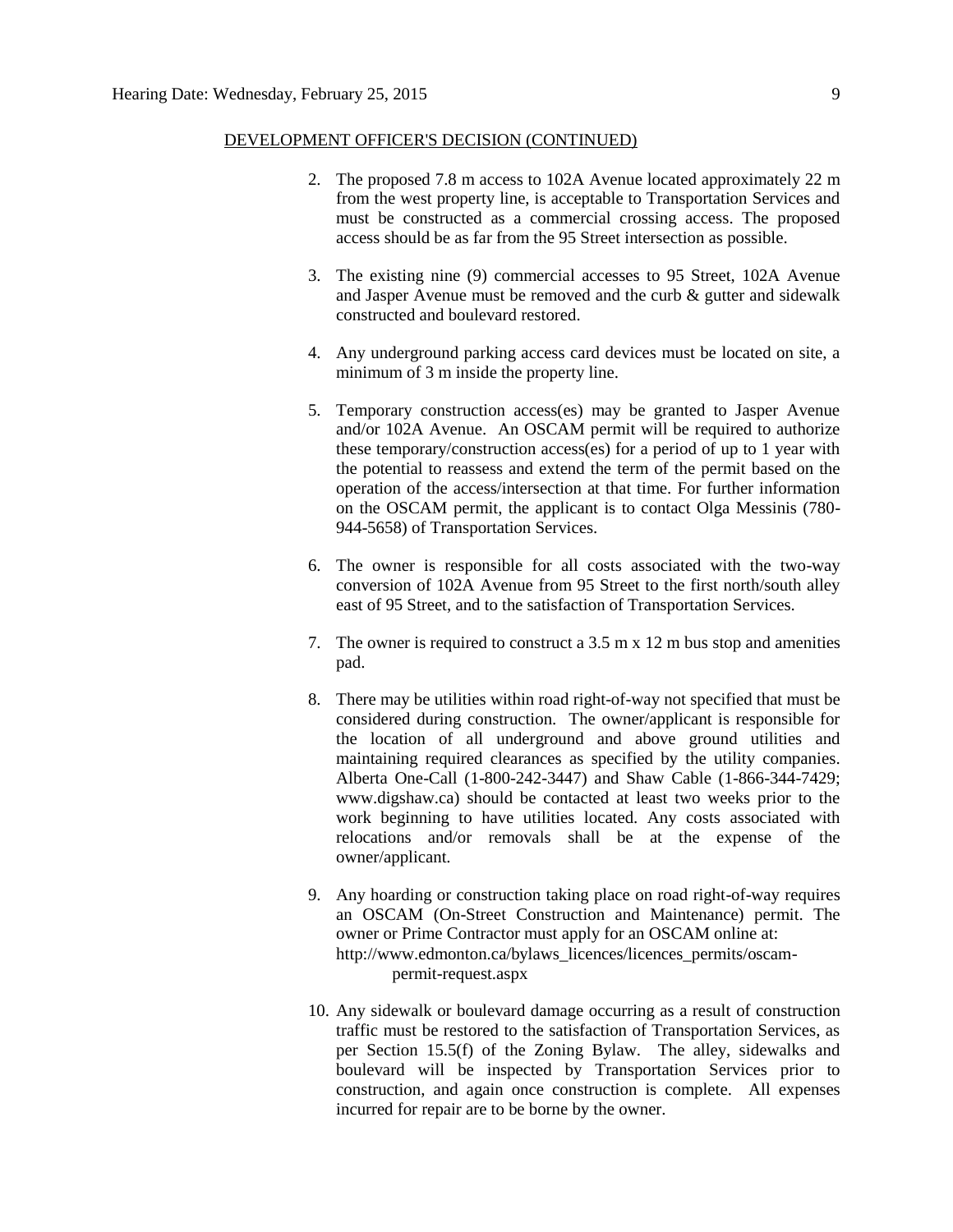#### **Advisements:**

- 1. Building Permit is required for any construction or change in use of a building. For a building permit, and prior to the Plans Examination review, you require construction drawings and the payment of fees. Please contact the 311 Call Centre for further information.
- 2. This Development Permit is not a Business Licence. A separate application must be made for a Business Licence.
- 3. Approved Development Permit means that the proposed development has been reviewed only against the provisions of the Edmonton Zoning Bylaw. It does not remove obligations to conform with other legislation, bylaws or land title instruments such as the Municipal Government Act, the ERCB Directive 079, the Edmonton Safety Codes Permit Bylaw or any caveats, covenants or easements that might be attached to the Site.
- 4. Signage shall be developed in accordance with Section 860 of the Edmonton Zoning Bylaw which states compliance with Schedule 59B, excluding Freestanding signs as specified in Section 59B.1.2. For Commercial uses on the ground floor, signs shall comply with the overall intent of Section 59.3 of the Zoning Bylaw. Signs require separate Development Applications. (Edmonton Zoning Bylaw Reference Section 860.4(3))
- 5. Landscaping along public roadways shall be coordinated by the City of Edmonton and shall be provided in consideration of The Quarters Downtown Urban Design Plan. (Edmonton Zoning Bylaw Reference Section 860.5(2))

Transportation has the following advisements:

- 1. As part of a Hoarding and/or OSCAM Permit(s) being issued for work on road right-of-way, the developer/applicant may be responsible for notification to surrounding property owners, residents, business owners and stakeholders, to the satisfaction of Sustainable Development and Transportation Services. The purpose of the notification is to advise these groups of the scope of the proposed project, the impacts on road right-of-way, and anticipated construction timelines. The developer/applicant is responsible for all costs associated with notification. For more information, please contact James Rockey (780- 496-6878) or Robert Metcalf (780-496-1789) of Transportation Services.
- 2. Residential Sales Trailers require a separate development permit. Construction trailers must be located on private property or within the hoarded area.
- 3. Upon future development of Phase 2, Sustainable Development will perform roadway improvements including re-alignment of 102A Avenue to tie into the Jasper Avenue/94 Street intersection, landscaping, boulevard trees and sidewalk improvements. All costs associated with these improvements, will be the responsibility of the City of Edmonton as part of The Quarters Streetscape improvements, funded by the CRL. These improvements may occur in 2019 / 2020.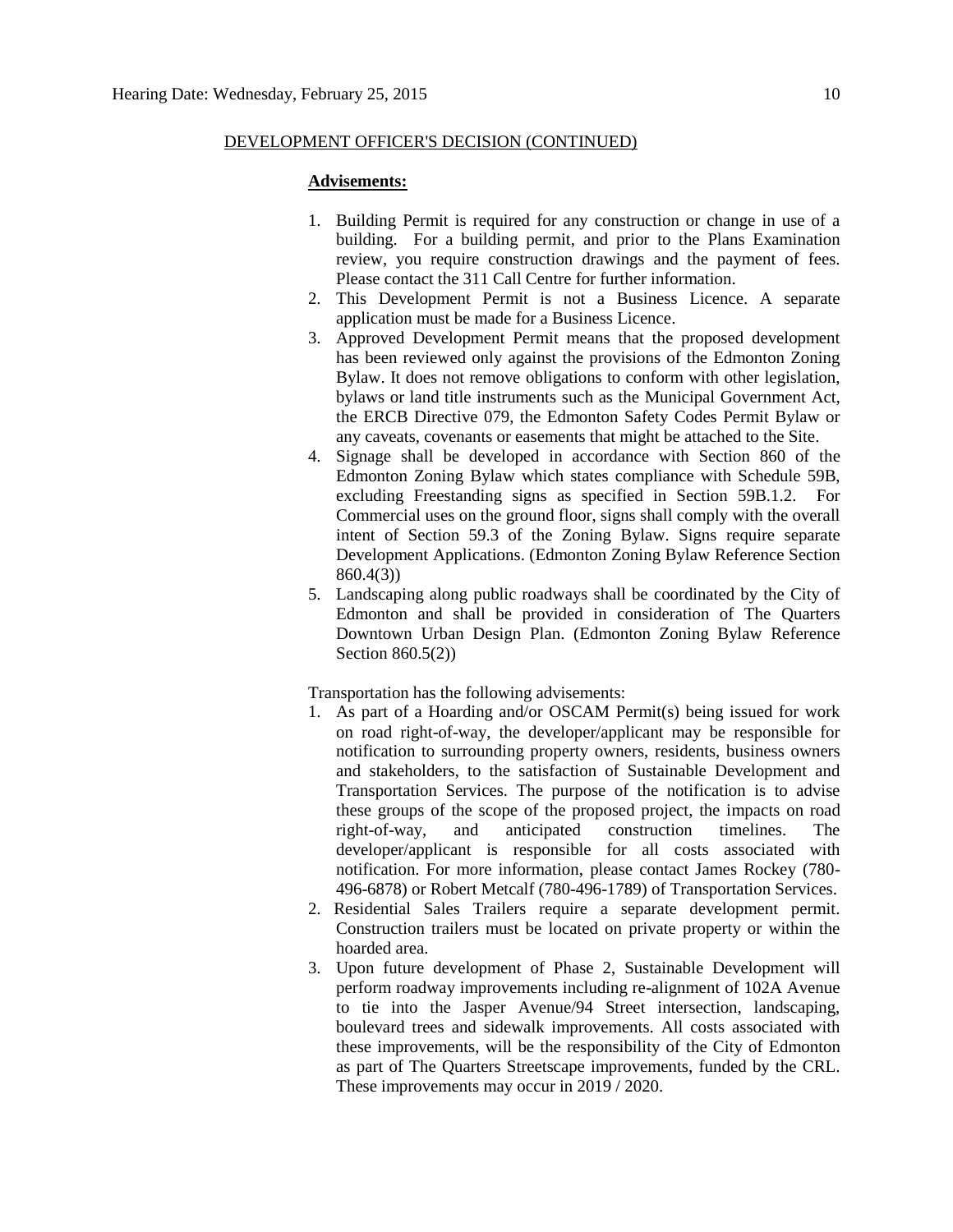- 4. Transportation Services will not permit the backing up of vehicles onto or off of a public roadway.
- 5. The applicant is proposing to have all loading and unloading occur inside the building. Sight lines for vehicles exiting the parkade should be considered as loading is to be provided on site.

Edmonton Fire and Rescue Services has the following advisements:

- 1. Ensure that the buildings Sprinkler Fire Department Connection is located in accordance with ABC 3.2.5.16.
- 2. Ensure that the Fire Alarm Annunciator panel is located in close proximity to the building entrance that faces a street or emergency access route.
- 3. Ensure that proposed fire hydrants are fully functional prior to construction.
- 4. Ensure that a Fire Safety Plan has been prepared for this project, have this plan available for review by our office.
- 5. Ensure that this building has a Central Alarm and Control Facility Room.

For additional information please contact Rebecca Webber 780-496-3628 or rebecca.webber@edmonton.ca

Drainage Services has the following advisements:

Please note that this proposed development application covers two separate titled lots and this project is located in Quarters Phase II area. Drainage Strategic Planning group has recently completed a study for Quarters Phase II area and the conclusion of the study is that all development in this area has to do On-lot Control. If you need more information about this study, please contact Steven Chan at (780) 496-5699.

Therefore, the applicant/owner is advised that the current condition potentially contravenes the City Sewer Bylaw No. 16200. A remedial measure should be taken to correct the problem. Failing to correct the sewer bylaw contravention may result in the refusal of applying for a building permit. For more information, please contact Drainage Services at 780-496- 5454.

## **Variances:**

Section 860.5(6)(k) provision relaxed - The maximum average floor plate for the tower zone is increased from 750 sq m to 900 sq m.

Section 860.5(3)(f)  $\&$  (g) provisions relaxed - the requirement to provide additional separation space between the internal parkade located above grade from any building facade facing a public roadway is waived.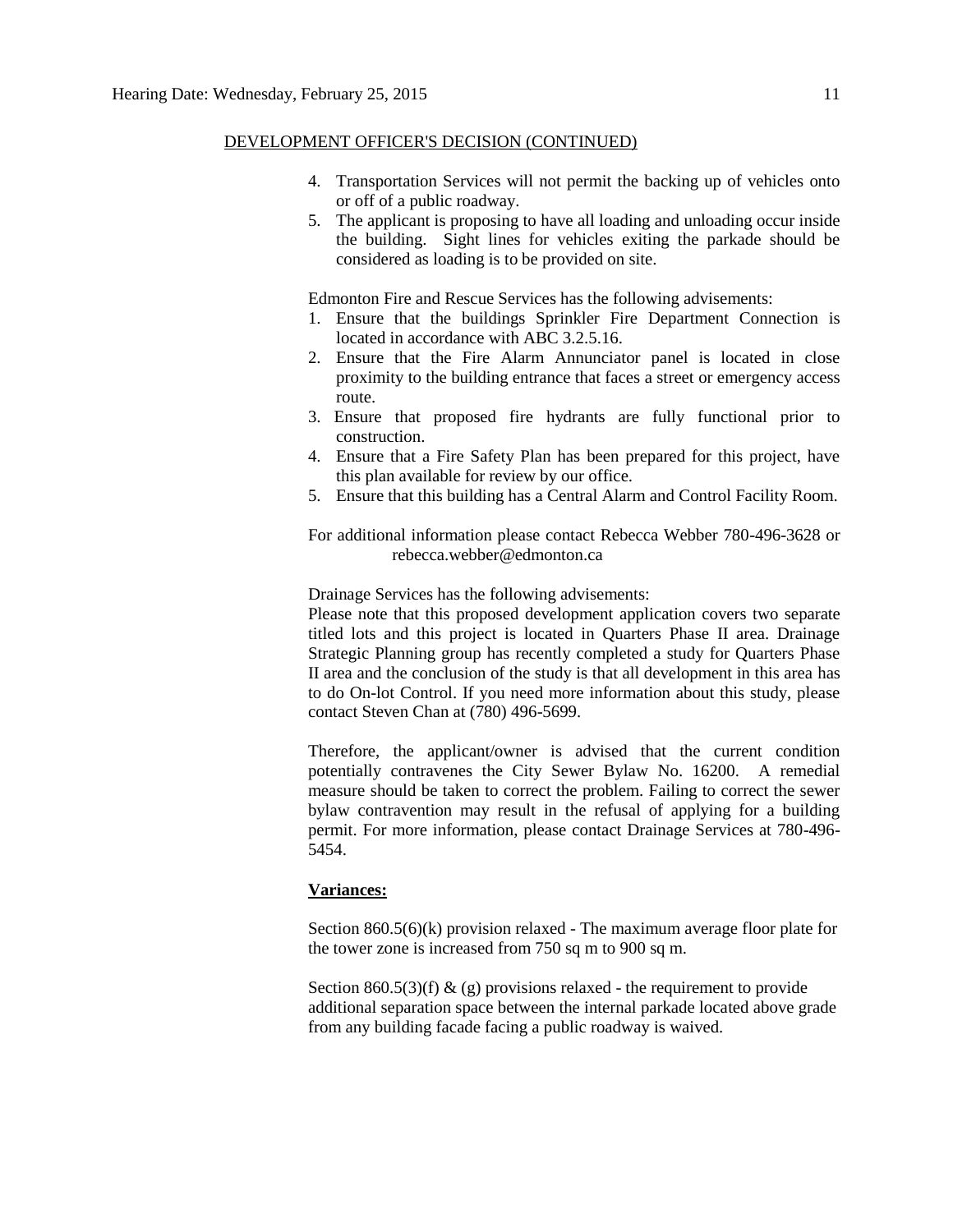NOTE: Variances were granted for this Development Permit pursuant to Sections 11(3) and 11(4). Subject to the right of appeal, the permit is not valid until the required Notification Period expires (date noted below) in accordance with Sections 21(1) and 17(1).

## APPELLANT'S SUBMISSION

The Appellant owns 3 undeveloped lots directly across from the proposed Development.

The relaxation of the floor plate size requirement and the relaxation of the separation space required for the above grade parking will result in an unsightly view from our lots. This will devalue our lots and make development difficult. The proposed Development will unduly interfere with the amenities of the neighborhood by being unsightly.

The proposed Development will materially interfere with the future use and enjoyment of our lots due to its size and decrease the value of our property.

#### SUBDIVISION AND DEVELOPMENT APPEAL BOARD OFFICER'S COMMENTS

This is an application to construct a 250 Dwelling Unit Apartment Housing development with ground floor commercial units (General Retail Stores) and underground parkade (Corners 1).

The site consists of two lots, which are located between Jasper Avenue to the south and 102A Avenue to the north east of 95 Street. The site is zoned DC1 Direct Development Control Provision (FQ) Five Corners High Density Quarter – Area 2 (Schedule "H"), Section 710 of the Edmonton Zoning Bylaw 12800. This DC1 was Signed and Passed by City Council on April 15, 2009, under Bylaw 15039. **A copy of Bylaw 15039 is on file.** 

The site is within The Quarters Downtown Overlay, Section 860. The site is also within The Quarters Downtown Area Redevelopment Plan, Bylaw 15037, as amended, approved by Council April 15, 2009.

The Subdivision and Development Appeal Board at a hearing on February 4, 2015 made and passed the following motion:

"that SDAB-D-15-031 scheduled for February 12, 2015 be TABLED to February 25, 2015 or February 26, 2015 per written request of the Appellant."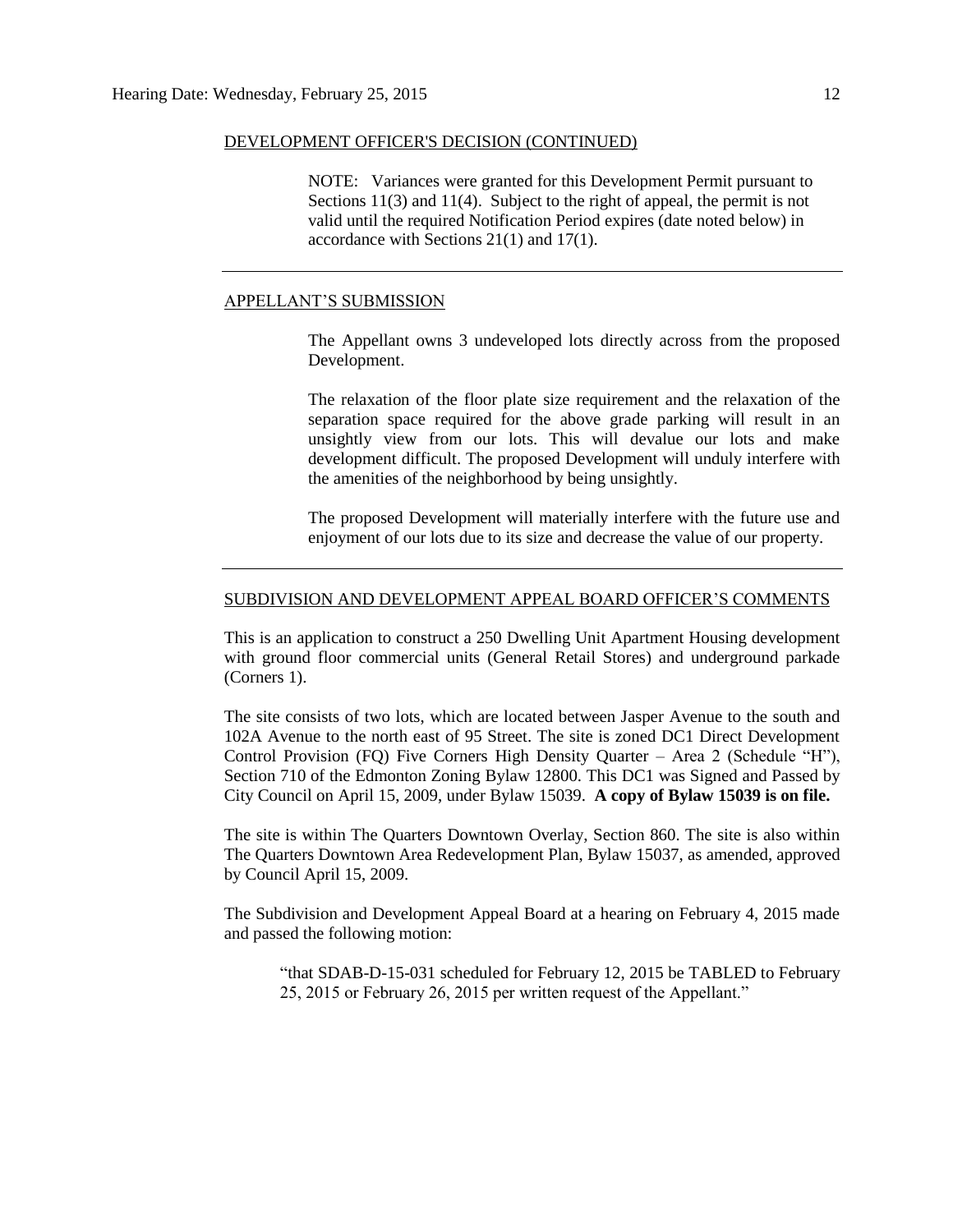Section 641(4) of the *Municipal Government Act*, R.S.A. 2000, c. M-26 states despite section 685, if a decision with respect to a development permit application in respect of a direct control district

- (a) is made by a council, there is no appeal to the subdivision and development appeal board, or
- (b) is made by a development authority, the appeal is limited to whether the development authority following the directions of council, and if the subdivision and development appeal board finds that the development authority did not follow the directions it may, in accordance with the directions, substitute its decision for the development authority's decision.

**Apartment Housing** is a listed Use in the DC1 Direct Development Control Provision (FQ) Five Corners High Density Quarter – Area 2, Section 3(a) and Section 3(2).

**General Retail Stores** is a listed Use in the DC1 Direct Development Control Provision (FQ) Five Corners High Density Quarter – Area 2, Section 3(h).

Under Section 7.2(1), **Apartment Housing** means development consisting of one or more Dwellings contained within a building in which the Dwellings are arranged in any horizontal or vertical configuration, which does not conform to the definition of any other Residential Use Class.

Under Section 7.4(22), **General Retail Stores** means development used for the retail or consignment sale of new goods or merchandise within an enclosed building, not including the sale of gasoline, heavy agricultural and industrial equipment, alcoholic beverages, or goods sold wholesale. Accessory Uses may include the assembly or repair of products sold on Site, or minor public services such as postal services or pharmacies. This Use Class does not include Aircraft Sales/Rentals, Automotive and Minor Recreation Vehicle Sales/Rentals, Flea Market, Gas Bars, Greenhouses, Plant Nurseries and Market Gardens, Pawn Stores, Major Alcohol Sales, Minor Alcohol Sales, Major Service Stations, Minor Service Stations, Secondhand Stores, and Warehouse Sales.

This application was approved by the Development Officer subject to conditions.

Pursuant to Section 11.3 and 11.4 and subject to the right of appeal to the Subdivision and Development Appeal Board, Section 21.1, the Development Officer granted the following variances:

Schedule "H", Section 5(m) of Bylaw 15039 states Architectural Control shall be in accordance with Section 860 of the Zoning Bylaw.

Section  $860.5(6)(k)(iii)$  of the Edmonton Zoning Bylaw, Bylaw 12800 states the average floor plate for the tower zone shall not exceed 750 square metres, except the areas known as The Armature Area 1 and 2.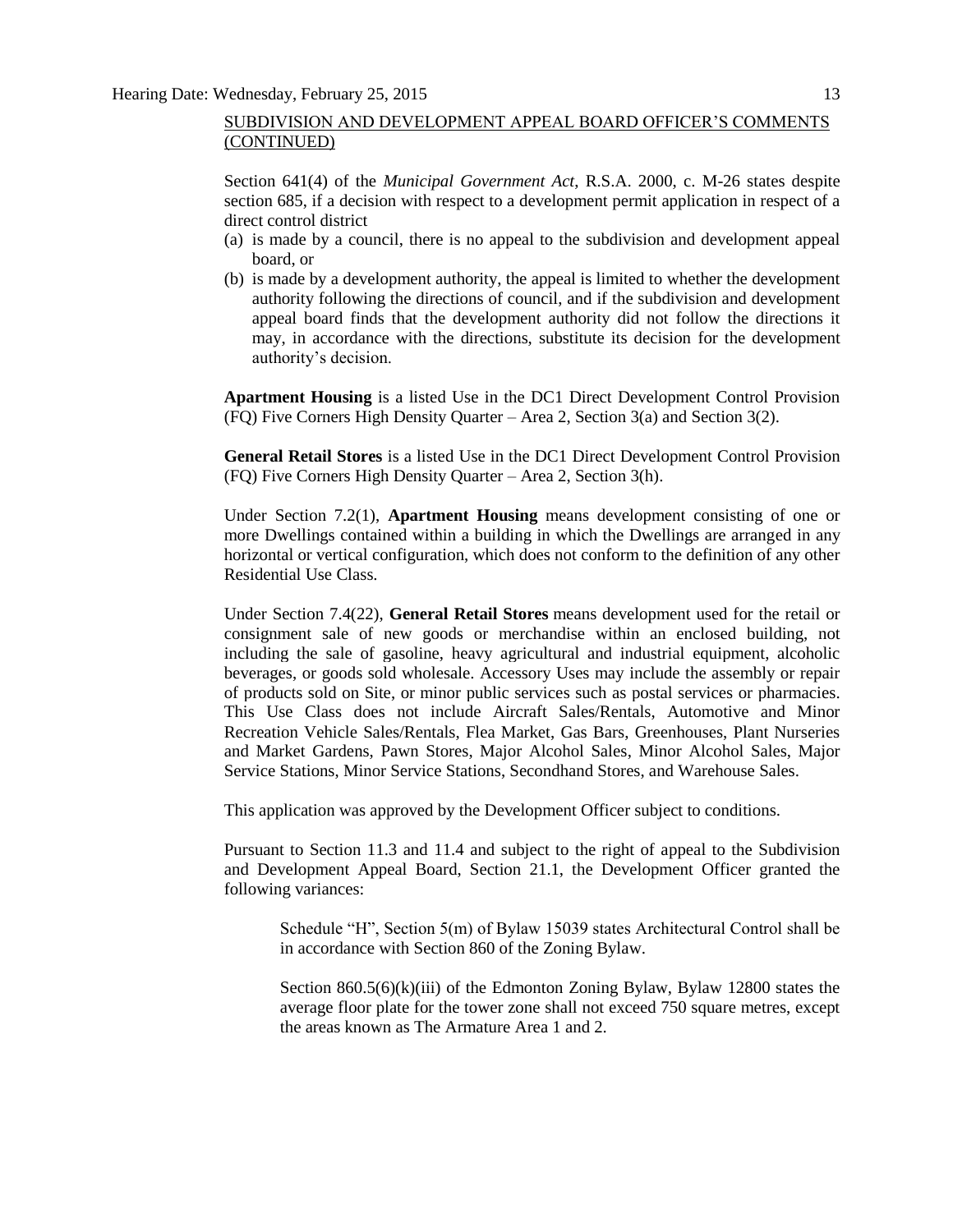**The Development Officer determined the average Floor Plate shall not exceed 750 square metres. The proposed development provides an average Floor Plate of 900 square metres, which is in excess of the maximum by 150 square metres. The Development Officer relaxed the average Floor Plate requirement.**

Schedule "H", Section 5(j) of Bylaw 15039 states parking areas shall be developed in accordance with Section 860 of the Zoning Bylaw.

Section 860.5(3)(f) of the Edmonton Zoning Bylaw, Bylaw 12800 states no portion of an above Grade Parking Garage on the ground (first) floor shall be allowed for a minimum depth of 10.0 metres from any building façade facing a public roadway, other than a lane.

Section  $860.5(3)(g)$  of the Edmonton Zoning Bylaw, Bylaw 12800 states no portion of an above Grade Parking Garage above the ground (first) floor up to 5 storeys shall be allowed for a minimum depth of 6.0 metres from any building façade facing a public roadway, other than a lane.

## **The Development Officer waived the requirements under section 860.5(3)(f) and (g).**

The decision of approval by the Development Officer has been appealed by an adjacent property owner located to the west at 9502 – 102 Avenue.

Under Section 6.1(36), **Floor Plate** means the total floor area of a Storey within a building or structure contained within the outside surface of the exterior walls, provided that in the case of a wall containing windows, the glazing line of windows may be used.

Under Section 6.1(98), **Storey** means that portion of a building, which is situated between the top of any floor and the top of the floor next above it. If there is no floor above, the Storey is the portion of the building, which is situated between the top of any floor and the ceiling above it. If the top of the floor directly above a Basement is more than 1.83 metres above grade, such Basement shall be considered a Storey for the purpose of this Bylaw.



Under Section 6.1(42), **Grade** means a geodetic elevation from which the Height of a structure is measured, calculated in accordance with Section 52.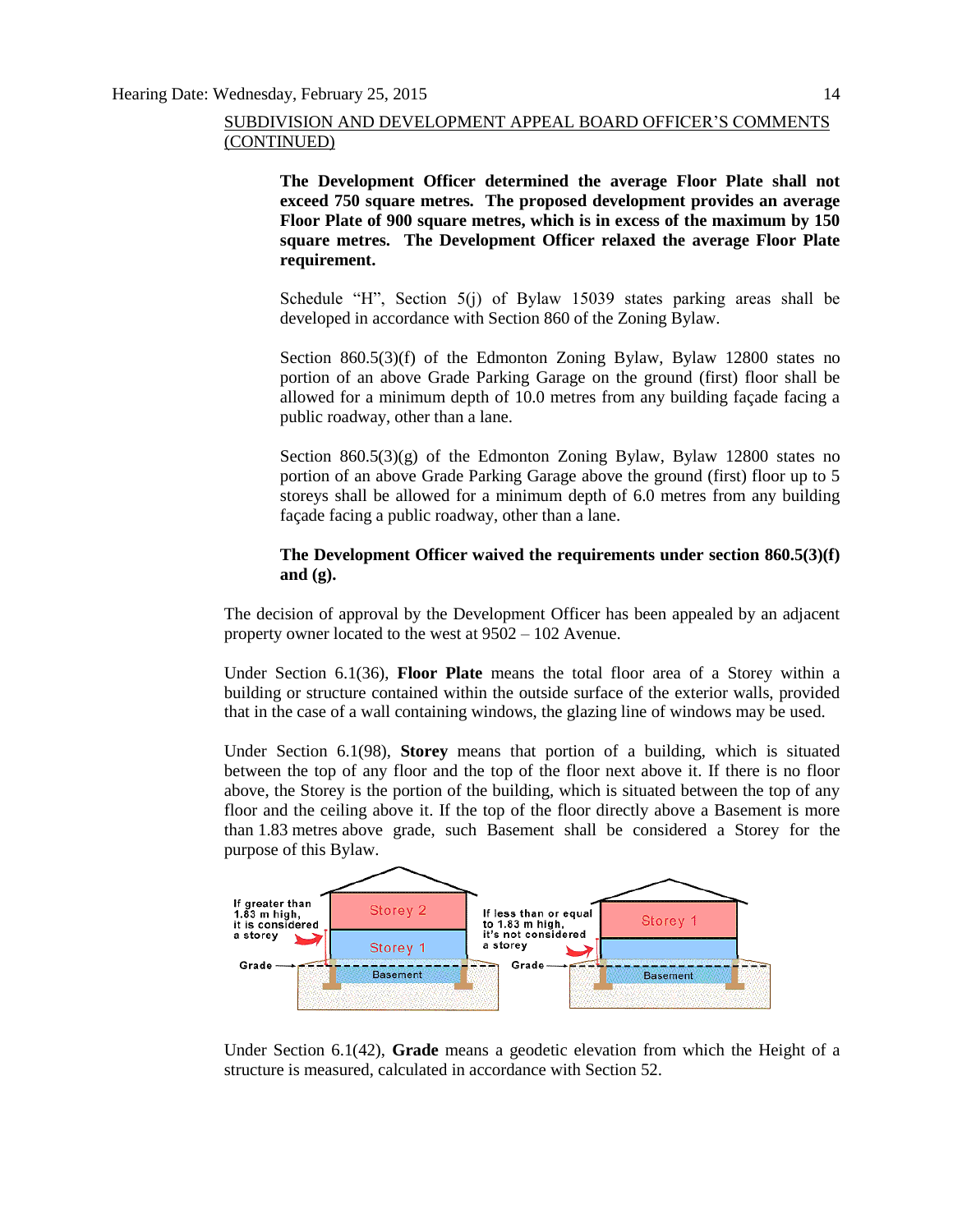

Under Section 6.1(70), **Parking Garage** means an Accessory Building or Structure, or any portion of a principal building or structure, containing communal parking spaces used for vehicular parking or storage.

Under Section 6.1(32), **Façade** means the exterior outward face of a building. Typically, the façade of interest is that surface that serves as the front of that building and faces a building's primary street. Buildings on the corner of two streets or a street and an alley present two public façades.

Schedule "H", Section 1 of the DC1 Direct Development Control Provision (HQ) Heritage Quarter, Bylaw 15039 states the purpose of this Provision is to accommodate a predominately high-rise, high density residential and ground oriented commercial development that is pedestrian friendly and compatible in scale, function, built form and urban design with surrounding developments; all in accordance with Section 860 of the Zoning Bylaw, The Quarters Downtown Area Redevelopment Plan and The Quarters Downtown Urban Design Plan.

Section 860.1 states the purpose of The Quarters Downtown Overlay is to apply common regulations to a number of underlying Direct Control Provisions in order to achieve the objectives of The Quarters Area Redevelopment Plan and The Quarters Urban Design Plan.

Included in the Sustainable Development Department's POSSE system, under "SDAB", is a Memorandum dated December 4, 2014 from Tyler Golly, General Supervisor, Sustainable Transportation, Transportation Planning Branch, which indicates that Transportation Services has reviewed the development application and has provided comments, conditions, and advisements. **A copy of the Memorandum from Transportation Services is on file.**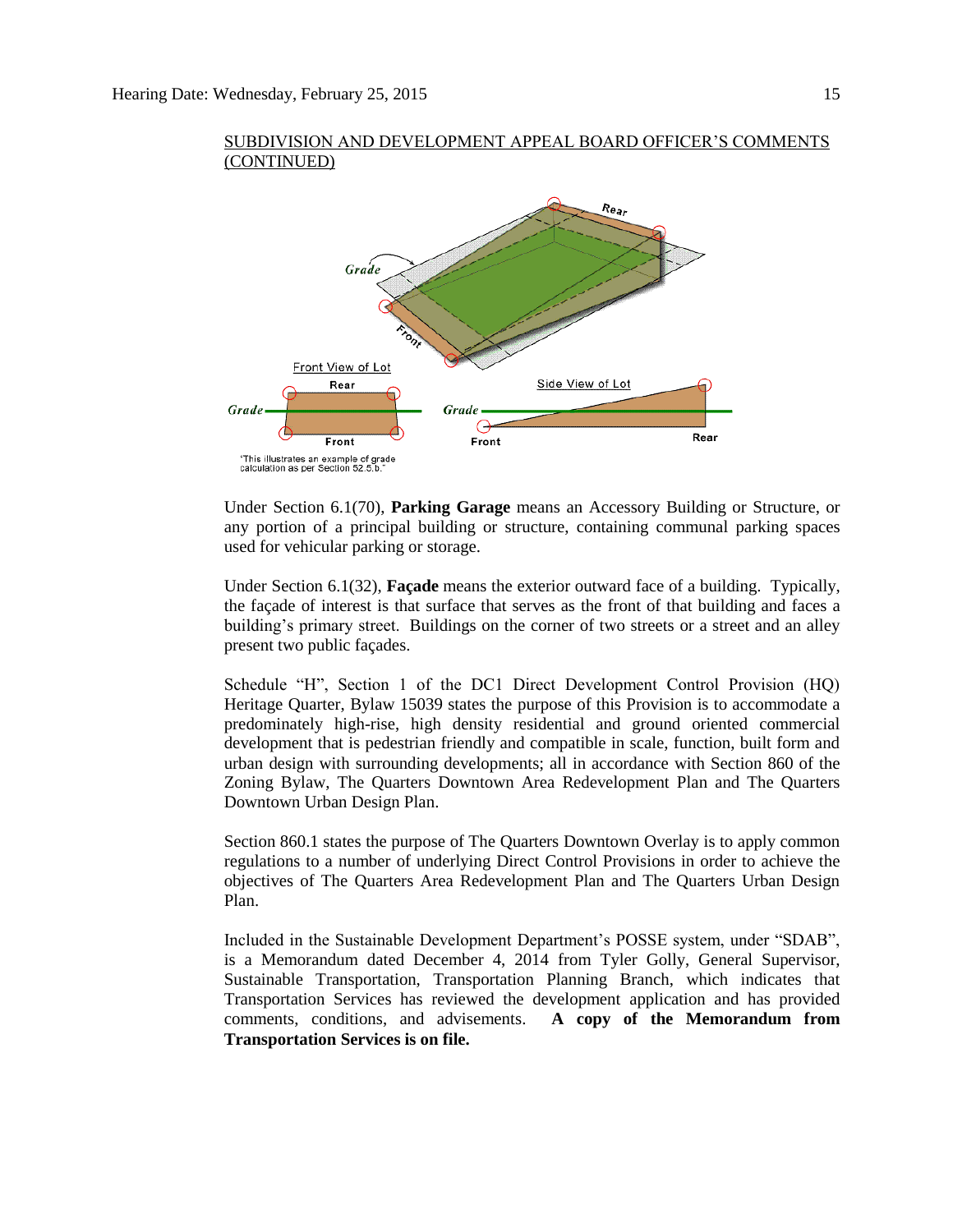Included in the Sustainable Development Department's POSSE system, under "SDAB", is a Memorandum dated May 7, 2014 from Chet Domanski, Chair, Edmonton Design Committee, which indicates that the Edmonton Design Committee has passed a recommendation of support for the application with conditions. **A copy of the letter from the Edmonton Design Committee is on file.**

The following jobs are listed in the Sustainable Development POSSE system:

| <b>Application</b> | <b>Description</b>         | <b>Decision</b>          |
|--------------------|----------------------------|--------------------------|
| <b>Number</b>      |                            |                          |
| 163235741-003      | Application to Rezone      | Created October 30, 2014 |
| APP14-0679-        |                            |                          |
| $REZ-1$            |                            |                          |
| 163235741-002      | Application<br>amend<br>to | Created October 30, 2014 |
| APP14-0679-        | Neighbourhood<br>Structure |                          |
| $NSP-1$            | Plan                       |                          |

## NOTICE TO APPLICANT/APPELLANT

Provincial legislation requires that the Subdivision and Development Appeal Board issue its official decision in writing within fifteen days of the conclusion of the hearing. Bylaw No. 11136 requires that a verbal announcement of the Board's decision shall be made at the conclusion of the hearing of an appeal, but the verbal decision is not final nor binding on the Board until the decision has been given in writing in accordance with the Municipal Government Act.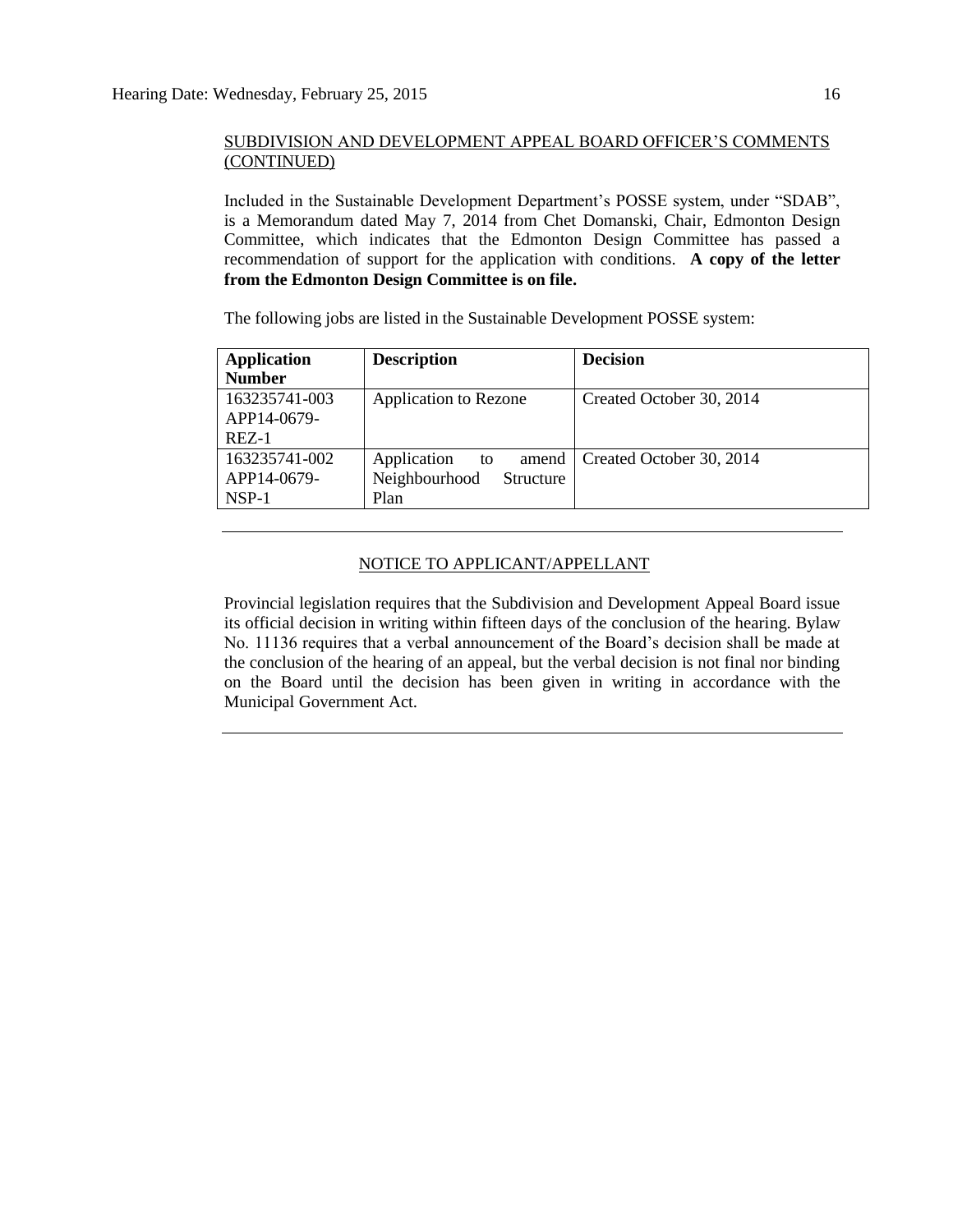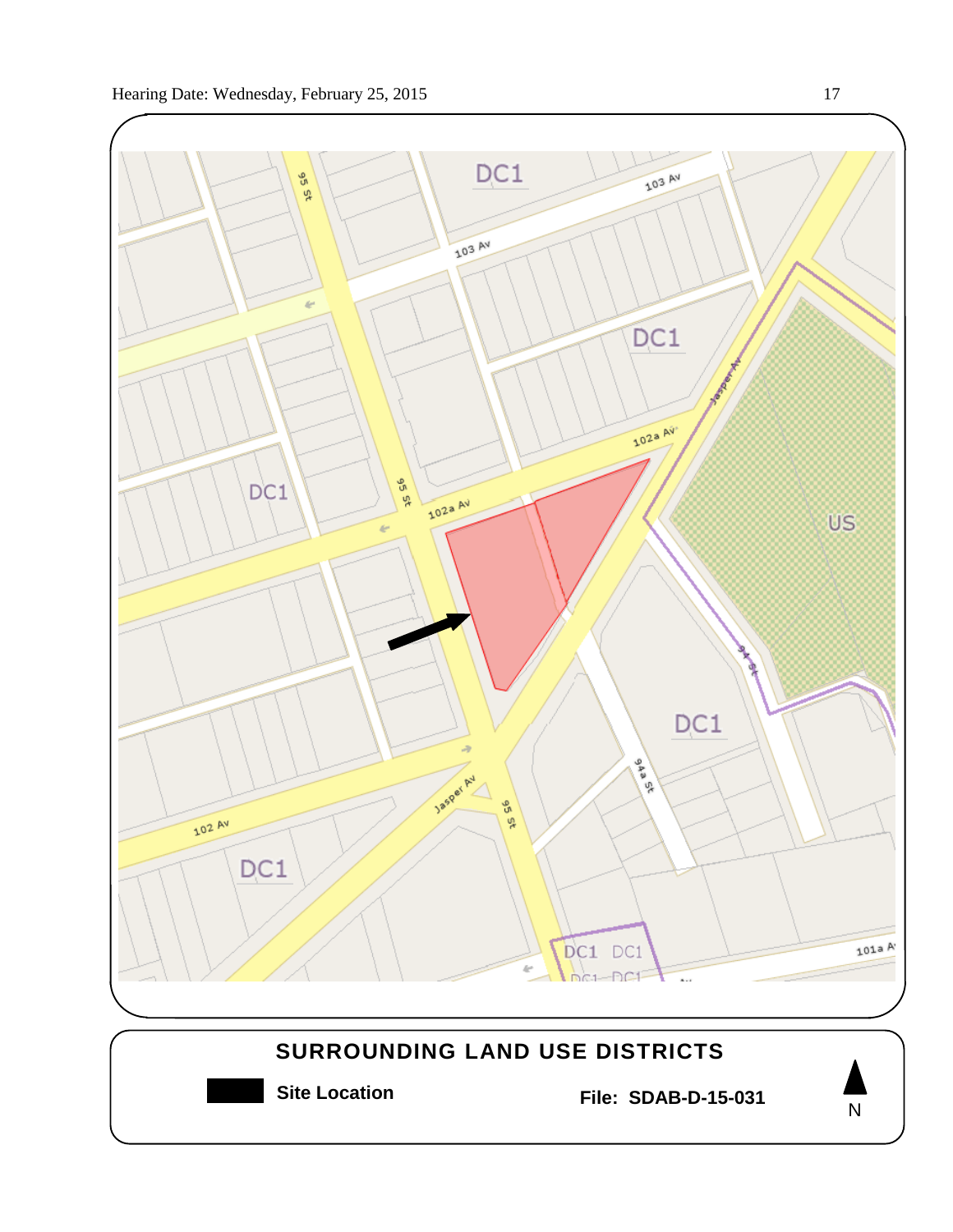| <b>ITEM I: 1:30 P.M.</b> |                                                        | FILE: SDAB-D-15-035                                                                                                  |
|--------------------------|--------------------------------------------------------|----------------------------------------------------------------------------------------------------------------------|
|                          | AN APPEAL FROM THE DECISION OF THE DEVELOPMENT OFFICER |                                                                                                                      |
|                          | <b>APPELLANT:</b>                                      |                                                                                                                      |
|                          | <b>APPLICATION NO.:</b>                                | 148609144-014                                                                                                        |
|                          | <b>ADDRESS OF APPELLANT:</b>                           | #202, 10446 - 122 Street NW, Edmonton<br><b>AB T5N 1M3</b>                                                           |
|                          | <b>APPLICATION TO:</b>                                 | Construct an Accessory Building - rear<br>detached Garage (7.01 metres by 6.71<br>metres) existing without a permit. |
|                          | <b>DECISION OF THE</b><br>DEVELOPMENT AUTHORITY:       | Refused                                                                                                              |
|                          | <b>DECISION DATE:</b>                                  | January 15, 2015                                                                                                     |
|                          | <b>DATE OF APPEAL:</b>                                 | January 29, 2015                                                                                                     |
|                          | MUNICIPAL DESCRIPTION<br>OF SUBJECT PROPERTY:          | 9805 - 83 Avenue NW                                                                                                  |
|                          | <b>LEGAL DESCRIPTION:</b>                              | Plan I Blk 72 Lot 21                                                                                                 |
| ZONE:                    |                                                        | RF2 Low Density Infill Zone                                                                                          |
|                          | <b>OVERLAY:</b>                                        | Mature Neighbourhood Overlay                                                                                         |
|                          | STATUTORY PLAN:                                        | Strathcona Area Redevelopment Plan                                                                                   |

## DEVELOPMENT OFFICER'S DECISION

REFUSED - The proposed development is refused for the following reasons:

1) As per Section 6.1(2) in the Edmonton Zoning Bylaw 12800:

 - Accessory means, when used to describe a Use or building, a Use or building naturally or normally incidental, subordinate, and devoted to the principal Use or building, and located on the same lot or Site.

No Principal Building has been approved on the proposed Site as the existing Single Detached House was built without permits and was refused by the Development Authority and the Subdivision and Development Appeal Board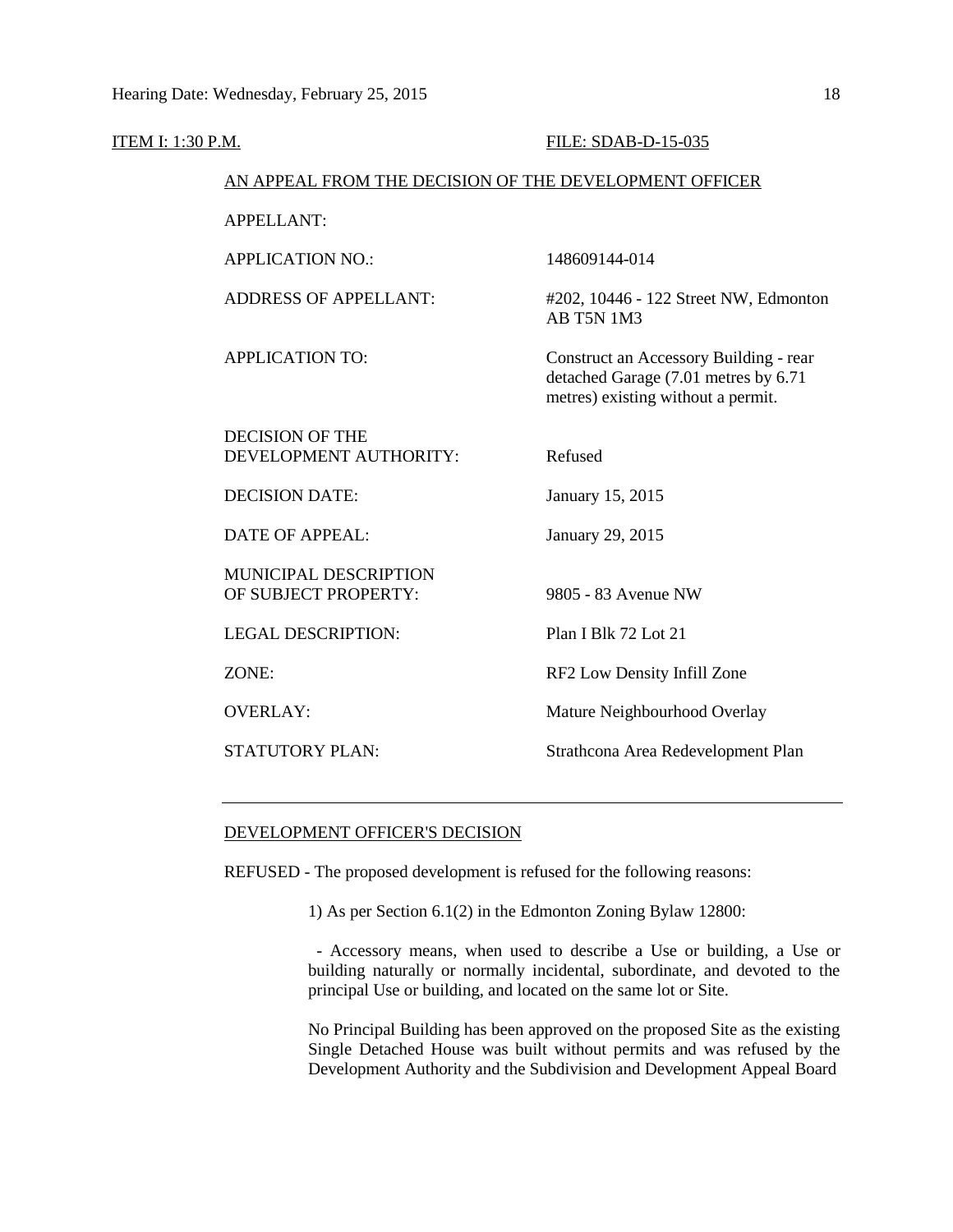(December 11, 2014). Therefore, the proposed development shall not be approved prior to the principal Use/building. (Also reference section 50.1)

2) Maximum Site Coverage for a Single Detached and Duplex Housing with a Site area 300 m2 or greater shall be 12% for an Accessory Building and 40% for the Total Site Coverage. (Section 120.4(7))

Total Site Coverage proposed: 46.5% (187.91 m2) Exceeds by: 6.5 % (26.33 m2)

3) The distance between an Accessory Building and the lot line running parallel to any flanking public roadway, other than a Lane, shall not be less than the Side Setback required for the principal building.

Required flanking Side yard: 2.01 m (20%) Proposed flanking side yard: 1.78 m Deficient by: 0.23 m

#### APPELLANT'S SUBMISSION

#### Schedule A

#### Issue for Appeal

Did the Development Officer err in refusing the applicants' permit application for a detached garage structure located at 9805 83rd Avenue NW?

#### Facts

The subject lot is zoned RF(2), Low Density Infill. The Mature Neighbourhood Overlay ("MNO") applies as well. The subject lot is a corner lot with a municipal sidewalk fronting 83 avenue on the north and 98 street on the east side. The 98 street side is a grassy municipal boulevard 6.05 m in width from the property line to the curb. There is no sidewalk on this boulevard. The lot abuts an alleyway to the south, which in turn abuts a large surface parking lot for a four storey walk-up apartment building. The sole immediate neighbour shares the west property line.

The detached garage on the subject property is a double garage. The car door faces the alleyway to the south and a man door faces into the yard to the north. There are no doors or windows on the west and east sides, which face the neighbour's property and the municipal boulevard respectively.

The garage is just over 11 feet tall at the midpoint of the roof. It covers 506 square feet.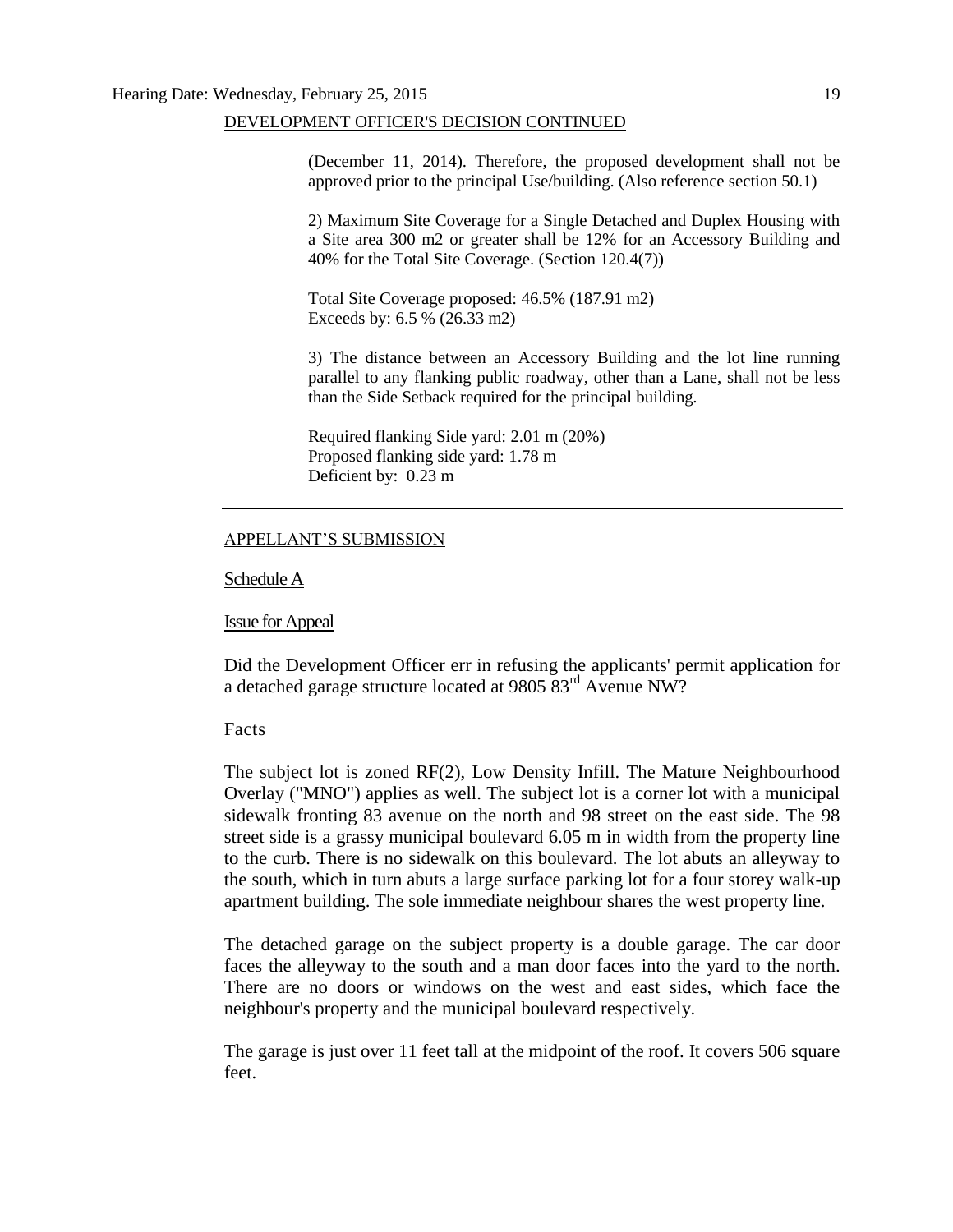#### APPELLANT'S SUBMISSION CONTINUED

The garage sits 1.2 m from the west property line and on the east side, facing the municipal boulevard and street, it sits 1.78 m from the property line.

## Applicants' Position

The applicants take the position that each of the three reasons for refusal set out by the Development Officer are incorrect for the following reasons:

*Reason for Refusal (1) -* The garage clearly fits the definition of an "accessory" use under the Zoning Bylaw. It is a building which is incidental, subordinate and devoted to the principal Use or building, which in this case is a residential single family house. The garage is to be used solely as a means to park the vehicles of the users of the principal building. Section 50.1 of the Zoning Bylaw states that "Accessory Uses and Buildings are *permitted* in a Zone when Accessory to a principal Use which is a Permitted Use in that same Zone and for which a Development Permit *has been* issued." (emphasis added). A residential single family house is obviously a permitted principal use in this zone, and such a principal building does in fact sit on the subject lot. The applicants note that a permit was in fact issued for the residential single family house before this application for the detached garage was submitted.

The Development Officer states that "No principal building has been approved on the proposed Site as the existing Single Detached House was built without permits". This is clearly incorrect. The Single Detached House was in fact approved on February 13, 2014 subject to the right to appeal. An appeal was lodged by a neighbour but was refused by the SDAB on April 11, 2014. The application for this garage permit was made on November 7, 2014 when the principal building had a valid permit. It is therefore incorrect for the Development Officer to use, as a reason for refusal of this permit, the reasoning that "the proposed development shall not be approved prior to the principal Use/building" because a development permit, in fact, *has been* issued for the principal residence. An approval by the SDAB will be an approval *after* the principal Use/building *had been* approved. In any event, the house structure exists on the lot and the garage therefore is, and has always been, a proper accessory use to the house structure. The Development Officer's basis for refusal on this ground is purely technical and not founded on any sound planning reason.

*Reason for Refusal (2) -* Maximum site coverage is well under the 40% maximum as the calculation completed by the Development Officer includes the raised deck in the back yard. This deck has been lowered to less than 1.0 m above grade and therefore should not be included in the site coverage calculation. With that removed, the garage and principal structure cover less than 40% of the lot.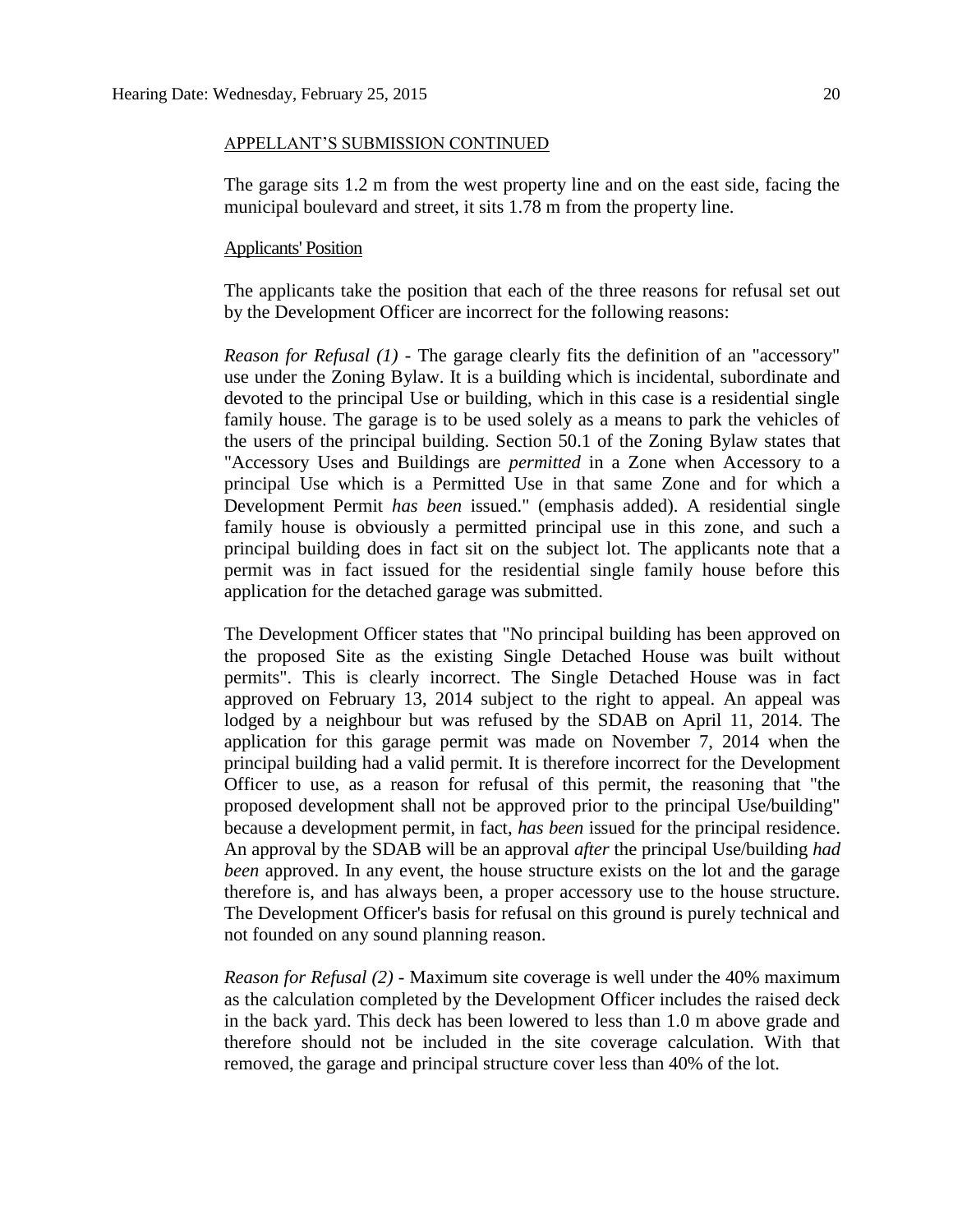#### APPELLANT'S SUBMISSION CONTINUED

*Reason for Refusal (3) -* The detached garage sits 1.78 m from the east property line. The bylaw states that this accessory structure shall not be less than the side setback for the principal building which the Development Officer states is 2.01 m (20% of lot width). The Development Officer failed to take into consideration that the SDAB, in a ruling dated April 11, 2014, confirmed that the variance to the 20% side setback requirement for the principal building was based on sound planning reasons, and allowed the principal building to sit at a distance of 1.2 m from the lot line. Given that the detached garage is 0.58 m further from the lot line than the principal building, there will obviously be no deleterious effects arising from the present location of the garage building.

The applicants state that the Development Officer has provided no valid planning rationale as a basis to refuse the present permit application and therefore the permit ought to be granted.

#### SUBDIVISION AND DEVELOPMENT APPEAL BOARD OFFICER'S COMMENTS

This application is to construct an Accessory Building - rear detached Garage (7.01 metres by 6.71 metres) - existing without permit.

The site is located on the southwest corner of 83 Avenue and 98 Street and is zoned RF2 Low Density Infill Zone, Section 120 of the Edmonton Zoning Bylaw 12800. The site is within the Mature Neighbourhood Overlay, Section 814. The site is also within the Low Density Residential Area and within Section 1 – Guidelines for Low Density Residential Zones of the Strathcona Area Redevelopment Plan, under Bylaw 11890 (as amended), approved by City Council on December 15, 1998.

Under Section 6.1(2), **Accessory** means, when used to describe a Use or a building, a Use or building naturally or normally incidental, subordinate, and devoted to the Principal Use or building, and located on the same lot or Site.

Section 50.1(2) states Accessory Uses and Buildings are permitted in a Zone when Accessory to a Principal Use which is a Permitted Use in that same Zone and for which a Development Permit has been issued.

The Development Officer indicated that no Principal Building has been approved on the proposed Site as the existing Single Detached House was built without permits. Therefore, the proposed development shall not be approved prior to the principal Use or building.

**The Development Officer determined that a Development Permit has not been issued for the Principal Use.**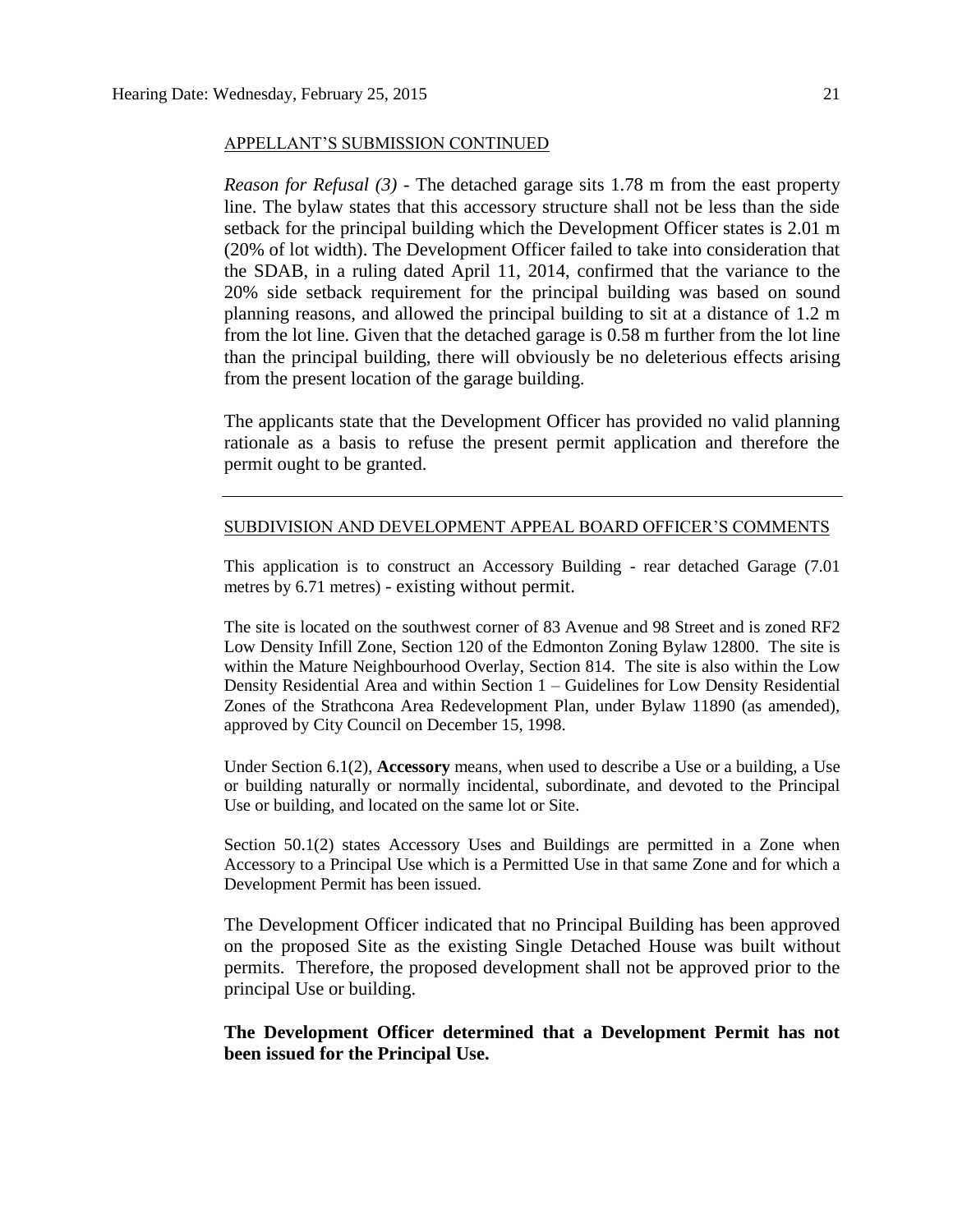The submitted Real Property Report created by Delta Land Surveys Ltd., dated March 17, 2014, shows the following:

| <b>Detached Garage:</b>       |             |
|-------------------------------|-------------|
| (West) Side Setback:          | 1.20 metres |
| (East) flanking Side Setback: | 1.78 metres |
| (South) Rear Setback:         | 3.27 metres |

Vehicular access to the detached Garage is from the (south) rear lane.

The Development Officer has provided the following information:

| Site Area:                                                                                                        | 403.96 square metres                                                |
|-------------------------------------------------------------------------------------------------------------------|---------------------------------------------------------------------|
| 12 percent allowable Site Coverage:<br>28 percent allowable Site Coverage:<br>40 percent allowable Site Coverage: | 48.48 square metres<br>113.11 square metres<br>161.58 square metres |
| Previous Single Detached House application:<br><b>Detached Garage:</b>                                            | 140.91 square metres<br>47.04 square metres                         |
| <b>Total Site Coverage:</b>                                                                                       | 187.95 square metres                                                |

Section 50.3(3)(a) states the Site Coverage of Accessory Buildings, with or without a Garage Suite, or Structures shall not exceed 12 percent, unless a different standard is prescribed within the regulations contained within the relevant Zone.

Section 120.4(7) states the maximum Site Coverage for Single Detached Housing on a Site with an area greater than 300 square metres shall be:

| Principal Dwelling/building: | 28 percent |
|------------------------------|------------|
| Accessory building:          | 12 percent |
| Total Site Coverage:         | 40 percent |

**The Development Officer determined that the maximum allowable Total Site Coverage with the previous Single Detached House application is 161.58 square metres, proposed is 187.95 square metres, which exceeds the maximum allowable Total Site Coverage by 26.33 square metres.**

Section 50.3(5)(a) states, on a corner Site, the distance between an Accessory Building and the lot line running parallel to any flanking public roadway, other than a Lane, shall not be less than the Side Setback required for the principal building.

Section 814.3(2) states where the Site Width is less than 18.3 metres, the Side Setback requirements of the underlying Residential Zone shall apply.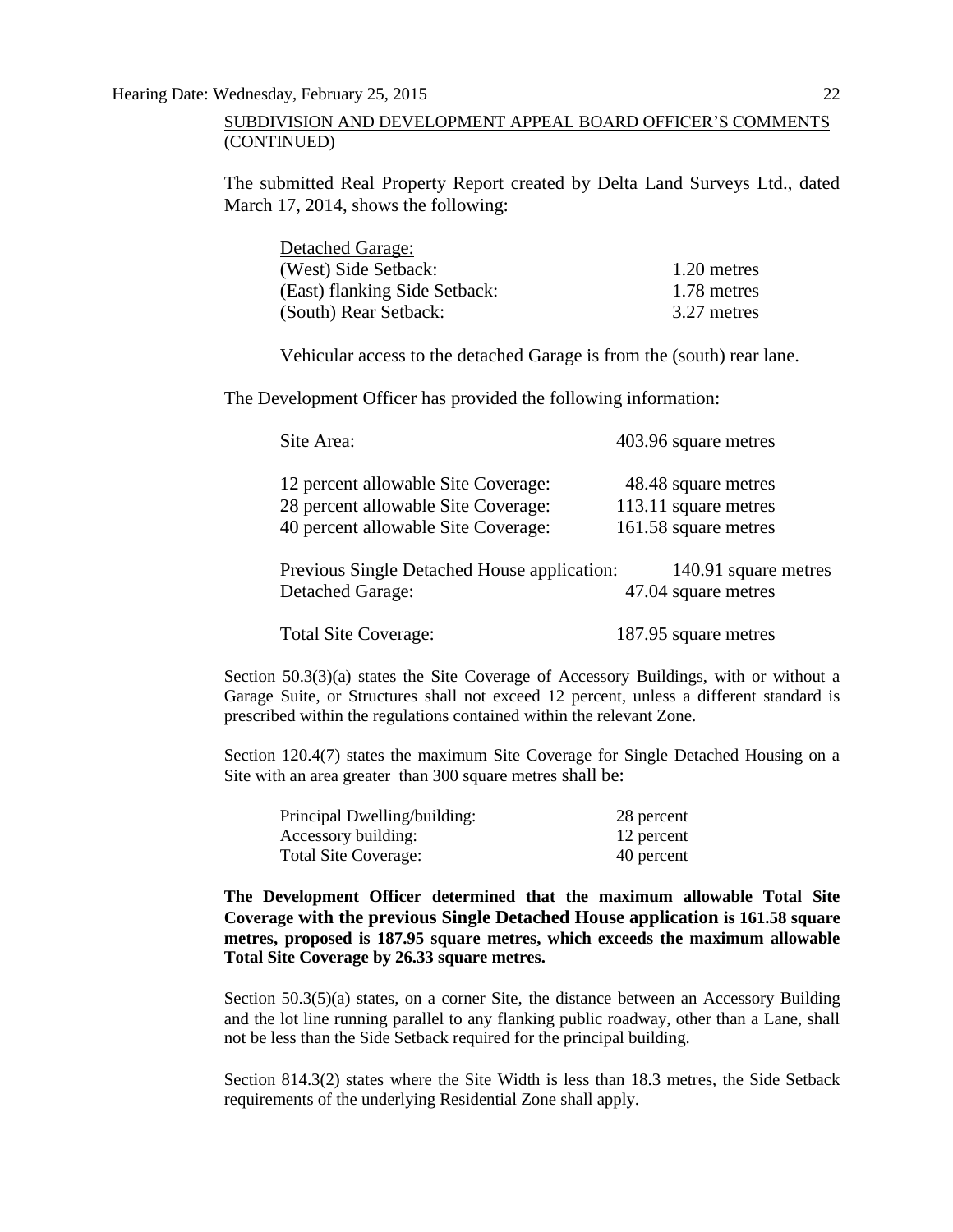Section 120.4(10)(b) states on a Corner Site where the building faces the Front Lot Line, the minimum Side Setback abutting the flanking Side Lot Line shall be 20 percent of the Site Width, to a maximum of 4.5 metres.

## **The Development Officer determined the required (east) flanking Side Setback is 20 percent of the Site Width, being 2.01 metres. The proposed (east) flanking Side Setback is 1.78 metres, which is deficient by 0.23 metres.**

Section 814.1 states that the purpose of the Mature Neighbourhood Overlay is to ensure that new low density development in Edmonton's mature residential neighbourhoods is sensitive in scale to existing development, maintains the traditional character and pedestrian-friendly design of the streetscape, ensures privacy and sunlight penetration on adjacent properties and provides opportunity for discussion between applicants and neighbouring affected parties when a development proposes to vary the Overlay regulations.

Section 120.1 states the purpose of this Zone is to retain Single Detached Housing, while allowing infill on narrow lots, including Secondary Suites under certain conditions.

| <b>Application</b><br><b>Number</b> | <b>Description</b>                                                                                                                                                        | <b>Decision</b>                                                                                                                                                                    |
|-------------------------------------|---------------------------------------------------------------------------------------------------------------------------------------------------------------------------|------------------------------------------------------------------------------------------------------------------------------------------------------------------------------------|
| 148809144-013<br>SDAB-D-14-307      | Leave as Built a Single<br>Detached House (overall<br>Height) on Lot 21, Block<br>72, Plan 1 has been deemed<br>to be refused.                                            | December 11, 2014; that the appeal be<br>DENIED and the decision of the<br>Development Authority CONFIRMED                                                                         |
| 148809144-012<br>SDAB-D-14-271      | Construct<br>an Accessory<br>Building - rear detached<br>Garage (7.01 metres by<br>6.71 metres) WORK<br><b>WITHOUT</b><br>DONE<br>PERMITS on Lot 21, Block<br>72, Plan I. | October 31, 2014; that the appeal be<br>allowed<br>applicant may resubmit an<br>The<br>application for permission to construct<br>an Accessory Building – rear detached<br>Garage. |
| 148809144-011                       | To Leave as Built a Single<br>Detached House (overall<br>Height).                                                                                                         | (deemed to be refused).                                                                                                                                                            |
| 148609144-010<br>SDAB-D-14-225      | Order                                                                                                                                                                     | August 13, 2014; Withdrawn.                                                                                                                                                        |
| 148609144-009                       | Order                                                                                                                                                                     | April 22, 2014; Withdrawn.                                                                                                                                                         |

The following jobs are listed in the Sustainable Development Department POSSE system: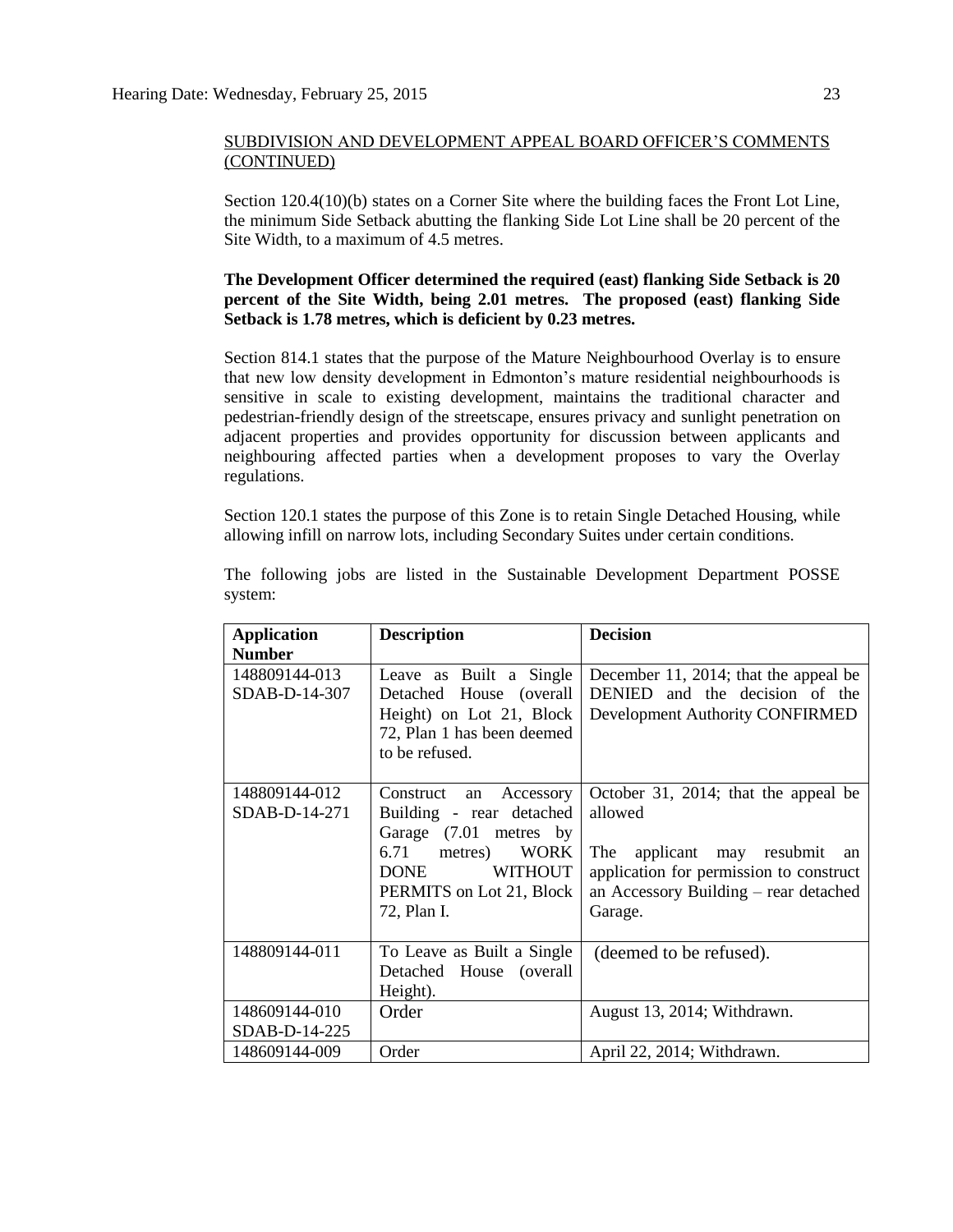| <b>Application</b> | <b>Description</b>           | <b>Decision</b>                                                              |
|--------------------|------------------------------|------------------------------------------------------------------------------|
| <b>Number</b>      |                              |                                                                              |
| 148609144-008      | Construct a<br>Single        | April 11, 2014; that the appeal be                                           |
| SDAB-D-14-077      | Detached House with front    | DENIED and the decision of the                                               |
| 148609144-008      | veranda, side landing, rear  | Development Authority CONFIRMED                                              |
| (continued)        | uncovered<br>deck<br>(7.47)  |                                                                              |
|                    | metres by 4.27 metres), fire | The decision of approval by the                                              |
|                    | place on main and upper      | Development Authority contains the                                           |
|                    | floor, and to develop a      | following variances and conditions:                                          |
|                    | Secondary Suite in the       |                                                                              |
|                    | basement.                    | Variance:                                                                    |
|                    |                              |                                                                              |
|                    |                              | Section $150.4(8)(c)$ relaxed - Side                                         |
|                    |                              | Setbacks shall be established on the                                         |
|                    |                              | following basis for a Corner Site where                                      |
|                    |                              | the building faces the Front Lot Line,                                       |
|                    |                              | the minimum Side Setback abutting                                            |
|                    |                              | the flanking Side Lot Line shall be 20                                       |
|                    |                              | percent of the Site Width, to a                                              |
|                    |                              | maximum of 4.5 metres.                                                       |
|                    |                              | Required:<br>2.01 metres                                                     |
|                    |                              | Proposed:<br>1.3 metres                                                      |
|                    |                              | Deficient by:<br>0.71 metres                                                 |
|                    |                              | Conditions:                                                                  |
|                    |                              |                                                                              |
|                    |                              | The height of the principal<br>1.                                            |
|                    |                              | building shall not exceed 8.6 metres                                         |
|                    |                              | nor 2 1/2 Storeys as per the height                                          |
|                    |                              | definition of Section $6.1(49)$ of the                                       |
|                    |                              | Edmonton Zoning Bylaw 12800.                                                 |
|                    |                              | Any future deck enclosure or<br>2.                                           |
|                    |                              | cover requires a separate development                                        |
|                    |                              | and building permit approval.                                                |
|                    |                              | 3. Except for the hardsurfacing of                                           |
|                    |                              | driveways and/or parking areas                                               |
|                    |                              | approved on the site plan for this                                           |
|                    |                              | application, the remainder of the site                                       |
|                    |                              | shall be landscaped in accordance with                                       |
|                    |                              | the regulations set out in Section 55 of                                     |
|                    |                              | the Zoning Bylaw.<br>4.                                                      |
|                    |                              | All yards, visible from a public                                             |
|                    |                              | roadway other than a lane, shall be<br>seeded or sodded within eighteen (18) |
|                    |                              | consecutive months of the issuance of                                        |
|                    |                              | Occupancy Certificate for the<br>an                                          |
|                    |                              | development. Alternative forms<br>of                                         |
|                    |                              | landscaping may be substituted for                                           |
|                    |                              | seeding or sodding as specified in                                           |
|                    |                              | Section 55.2(4)(b).                                                          |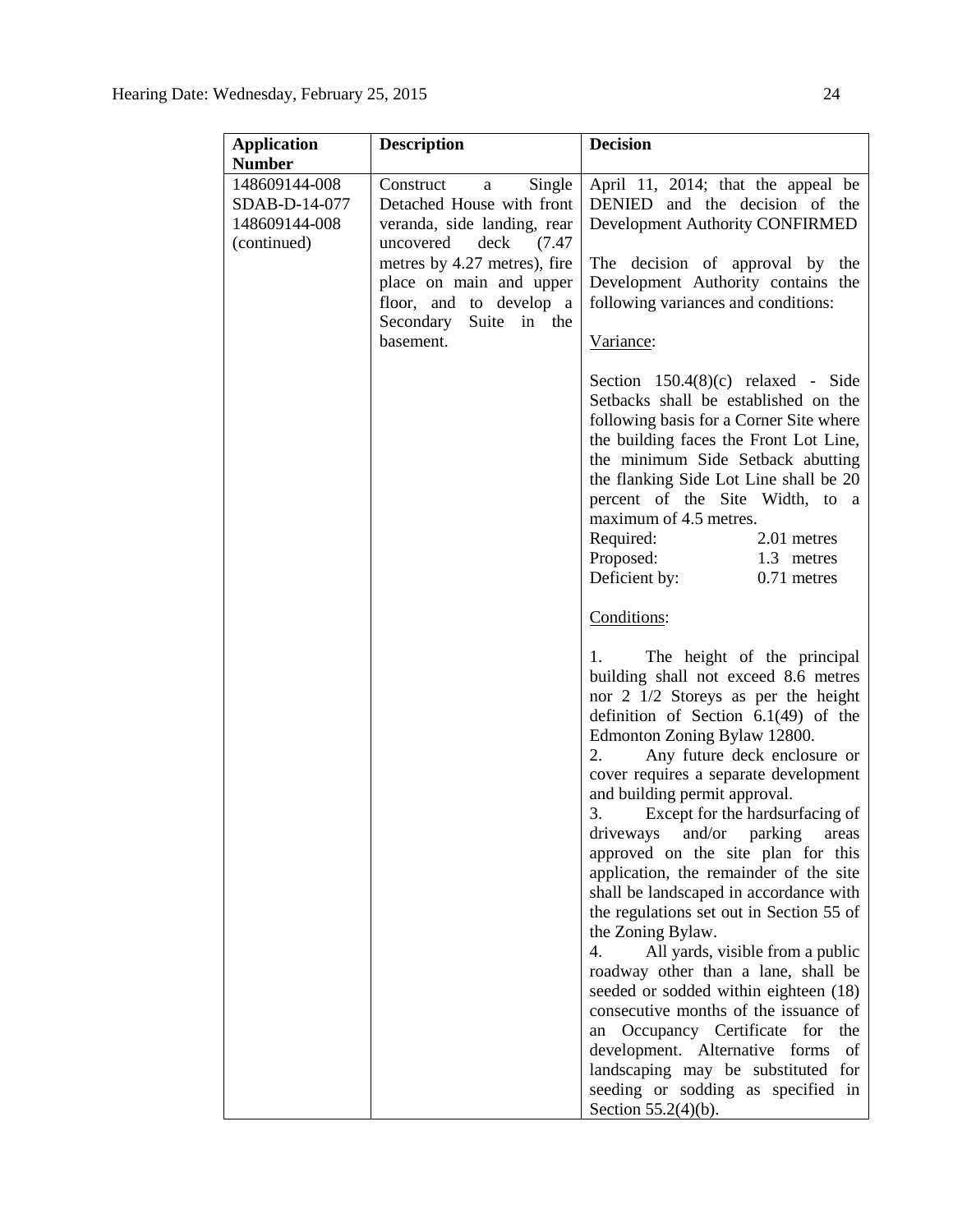| 148609144-008 |       | 5. On-Site parking shall be                   |
|---------------|-------|-----------------------------------------------|
| (continued)   |       | located in accordance with Section 50         |
|               |       | of this Bylaw. Such hard surface              |
|               |       | parking pad shall include<br>an               |
|               |       | underground electrical<br>power               |
|               |       | connection with outlet on a post 1.0          |
|               |       | metres in height, located within 1.0          |
|               |       | metres of the parking pad.                    |
|               |       | Private Outdoor Amenity Area<br>6.            |
|               |       | shall be provided on Site in accordance       |
|               |       | with Section 47 of this Bylaw.                |
|               |       | Lot grades must match the<br>7.               |
|               |       | Engineered approved lot grading plans         |
|               |       | for the area. Contact Drainage Services       |
|               |       | 780-496-5500 for lot grading<br>at            |
|               |       | inspection inquiries.                         |
|               |       | 8.<br>An approved Development                 |
|               |       | Permit means that the proposed                |
|               |       | development has been reviewed only            |
|               |       | against the provisions of the Edmonton        |
|               |       | Zoning Bylaw. It does not remove              |
|               |       | obligations to conform with other             |
|               |       | legislation, bylaws or land<br>title          |
|               |       | instruments such as the <i>Municipal</i>      |
|               |       | Government Act, the ERCB Directive            |
|               |       | 079, the Edmonton Safety Codes                |
|               |       | Permit Bylaw<br><sub>or</sub><br>any caveats, |
|               |       | covenants or easements that might be          |
|               |       | attached to the Site.                         |
|               |       |                                               |
| 148609144-007 | Order | June 27, 2014:                                |
|               |       | <b>LAND USE INFRACTION:</b>                   |
|               |       | This property is zoned RF2 (Low               |
|               |       | Density Infill Zone) in accordance            |
|               |       | with Section 120 of the Edmonton              |
|               |       | Zoning Bylaw.                                 |
|               |       |                                               |
|               |       | On June 26, 2014, Justin Young, a             |
|               |       | Development Officer for the City of           |
|               |       | Edmonton having authority to exercise         |
|               |       | development powers under section              |
|               |       | $642(1)$ of the Municipal Government          |
|               |       | Act R.S.A. 2000 conducted a site              |
|               |       | inspection at 9805 83 Avenue NW.              |
|               |       |                                               |
|               |       | Our investigation revealed that the           |
|               |       | Single Detached House has not been            |
|               |       | constructed<br>in<br>accordance<br>with       |
|               |       | Development Permit 148609144-001.             |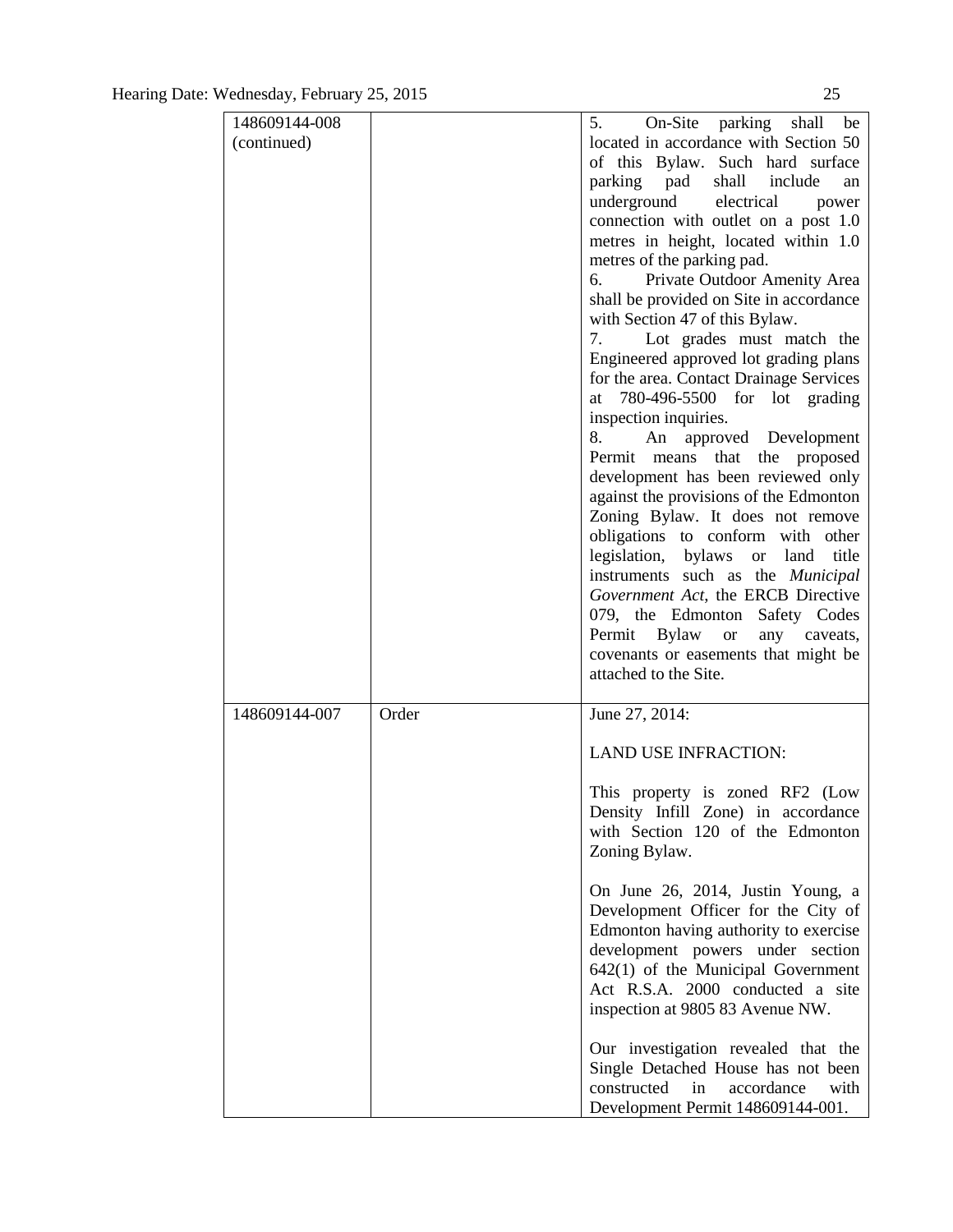| 148609144-007<br>(continued) | Development Conditions of Permit<br>148609144-001 state:                                                                                                                                                                                                                                                                                                                                                                           |
|------------------------------|------------------------------------------------------------------------------------------------------------------------------------------------------------------------------------------------------------------------------------------------------------------------------------------------------------------------------------------------------------------------------------------------------------------------------------|
|                              | The height of the principal building<br>shall not exceed 8.6 metres nor 2 1/2<br>Storeys as per the height definition of<br>Section $6.1(49)$ of the Edmonton<br>Zoning Bylaw 12800.                                                                                                                                                                                                                                               |
|                              | Our investigation revealed that an<br>Accessory Building (Garage) has been<br>constructed, The City of Edmonton has<br>not issued a development permit to<br>Accessory Building,<br>an<br>construct<br>which is contrary to Section 683 of the<br>Municipal Government Act, R.S.A.<br>2000, c.M-26.1.                                                                                                                              |
|                              | Edmonton Zoning Bylaw 12800                                                                                                                                                                                                                                                                                                                                                                                                        |
|                              | <b>Approval Required For Development</b>                                                                                                                                                                                                                                                                                                                                                                                           |
|                              | 5.1 No Person:                                                                                                                                                                                                                                                                                                                                                                                                                     |
|                              | Shall commence, or cause or allow to<br>commenced, a Development<br>be<br>without a development Permit therefor<br>issued under the provisions of Section<br>12 of this Bylaw; or                                                                                                                                                                                                                                                  |
|                              | Shall carry on, or cause or allow to be<br>carried on a development without a<br>Development Permit<br>therefor issued under Section 12 of this<br>Bylaw.                                                                                                                                                                                                                                                                          |
|                              | 5.2 An approved Development Permit<br>means that the proposed development<br>has been reviewed<br>against the provisions of this bylaw. It<br>obligations<br>does<br>remove<br>not<br>to<br>conform with other legislation, bylaws<br>or land title instruments such as the<br>Municipal Government Act,<br>the<br>Edmonton Building Permit Bylaw or<br>any caveats, covenants or easements<br>that might be attached to the Site. |
|                              | <b>ORDER:</b>                                                                                                                                                                                                                                                                                                                                                                                                                      |
|                              | Pursuant<br>Section<br>645<br>of<br>the<br>to                                                                                                                                                                                                                                                                                                                                                                                      |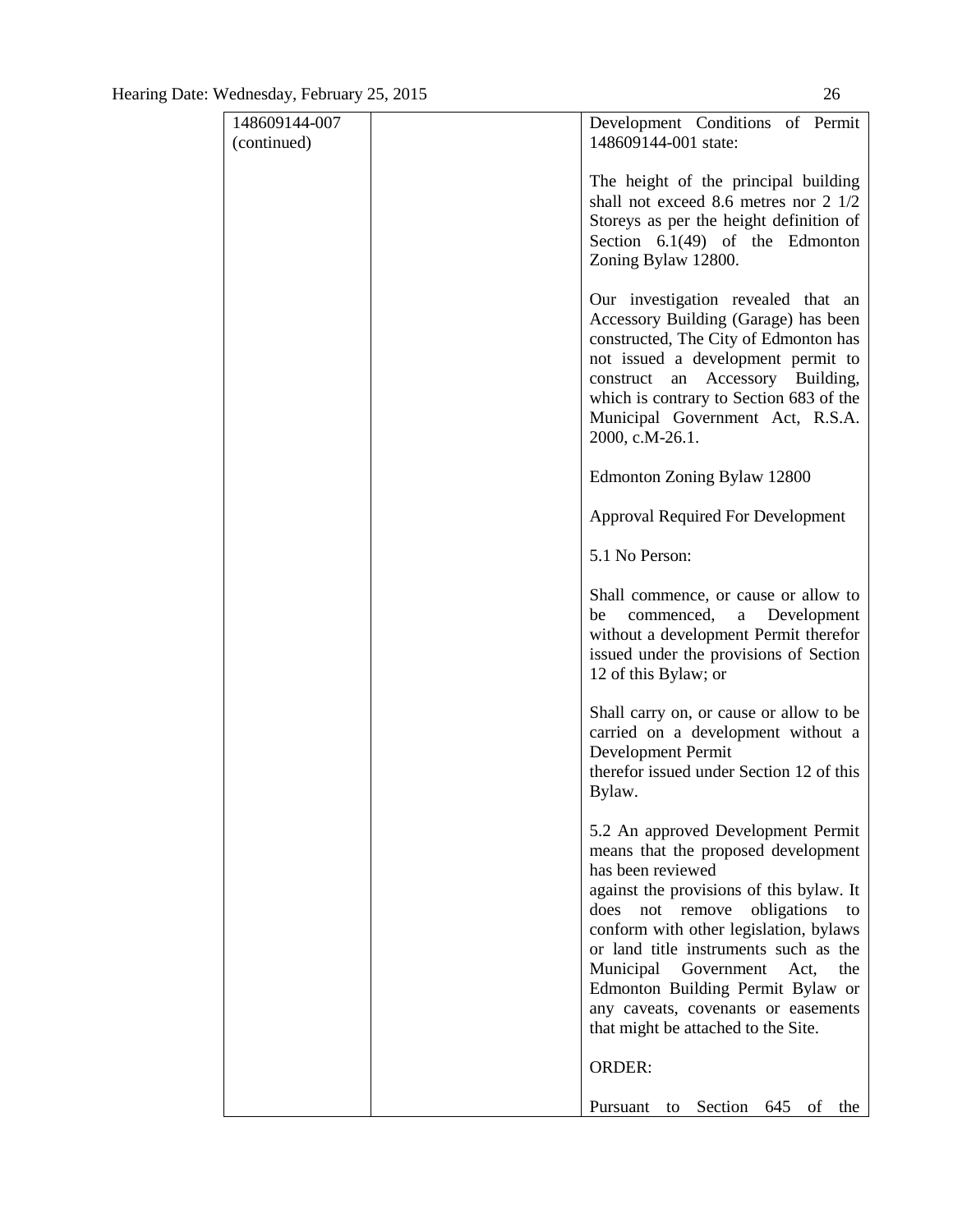| 148609144-007<br>(continued) |       | Municipal Government Act, R.S.A.<br>2000, YOU<br>ARE<br><b>HEREBY</b><br><b>ORDERED TO:</b>                                                                                                                                                                                                                                                                                                                                                                              |
|------------------------------|-------|--------------------------------------------------------------------------------------------------------------------------------------------------------------------------------------------------------------------------------------------------------------------------------------------------------------------------------------------------------------------------------------------------------------------------------------------------------------------------|
|                              |       | Cease all work on site until all<br>applicable permits have been obtained,                                                                                                                                                                                                                                                                                                                                                                                               |
|                              |       | Apply for a Development Permit<br>which reflects the current development<br>on site.                                                                                                                                                                                                                                                                                                                                                                                     |
|                              |       | <b>OR</b>                                                                                                                                                                                                                                                                                                                                                                                                                                                                |
|                              |       | Demolish all buildings and remove all<br>materials from the site.                                                                                                                                                                                                                                                                                                                                                                                                        |
|                              |       | This order is to be complied with on or<br>before July 23, 2014.                                                                                                                                                                                                                                                                                                                                                                                                         |
| 148609144-007                | Order | March 12, 2014:                                                                                                                                                                                                                                                                                                                                                                                                                                                          |
|                              |       | <b>LAND USE INFRACTION:</b>                                                                                                                                                                                                                                                                                                                                                                                                                                              |
|                              |       | This property is zoned RF2 (Low<br>Density Infill Zone) in accordance<br>with Section 120 of the Edmonton<br>Zoning Bylaw. Our investigation<br>revealed that a Single Detached House<br>and Accessory Building have been<br>built. The City of Edmonton has not<br>issued a development permit<br>to<br>construct a Single Detached House and<br>Accessory Building, which is contrary<br>to Section 683 of the Municipal<br>Government Act, R.S.A. 2000, c.M-<br>26.1. |
|                              |       | <b>ORDER:</b>                                                                                                                                                                                                                                                                                                                                                                                                                                                            |
|                              |       | Pursuant to Section 645 of the<br>Municipal Government Act, R.S.A.<br>2000, YOU ARE HEREBY<br><b>ORDERED TO:</b>                                                                                                                                                                                                                                                                                                                                                         |
|                              |       | CEASE ALL<br><b>CONSTRUCTION</b><br>AND/OR DEVELOPMENT UNTIL<br>THE REQUIRED PERMITS HAVE<br><b>BEEN OBTAINED.</b>                                                                                                                                                                                                                                                                                                                                                       |
|                              |       | This order is to be complied with on or<br>before March 21, 2014.                                                                                                                                                                                                                                                                                                                                                                                                        |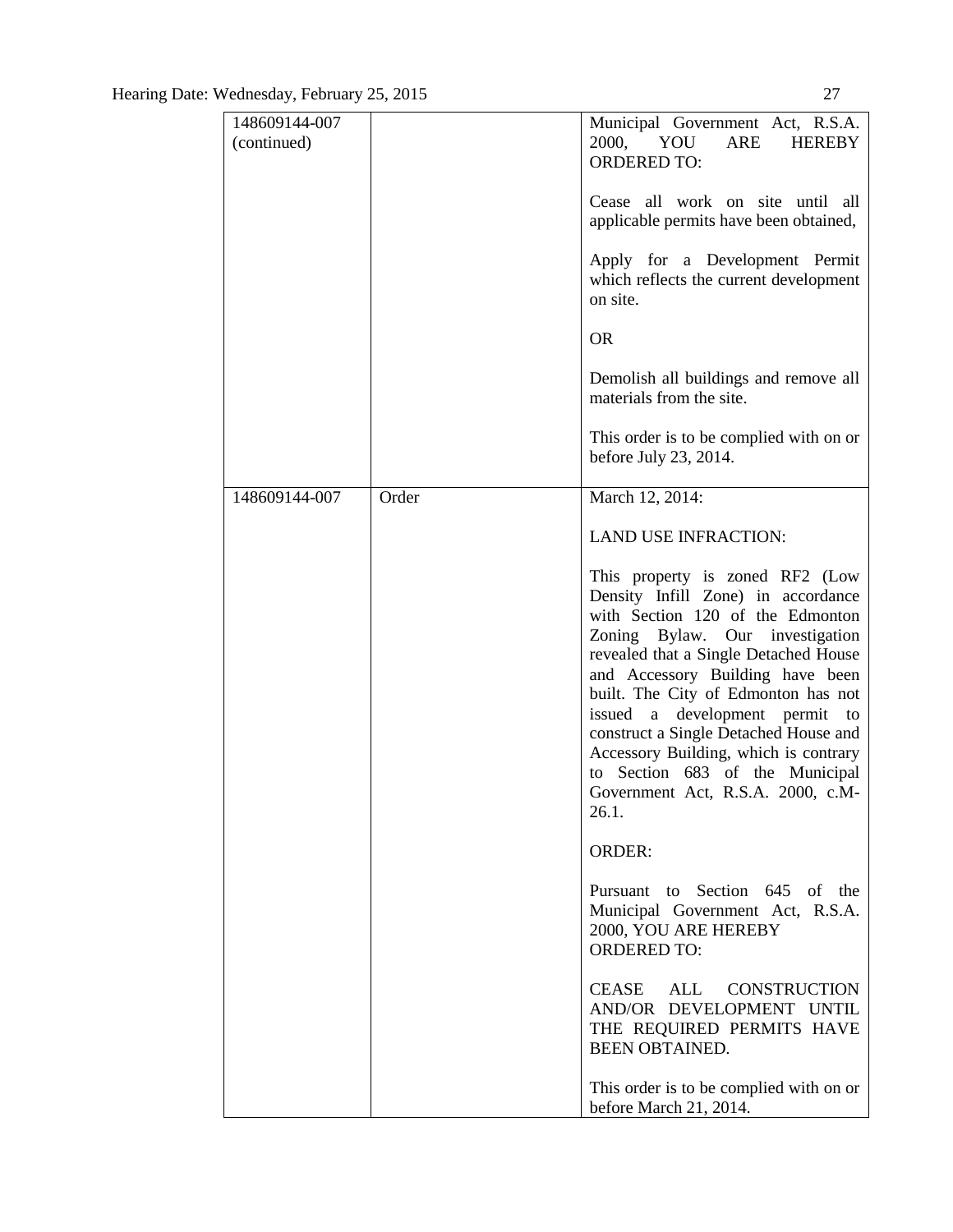Hearing Date: Wednesday, February 25, 2015 28

| <b>Application</b>           | <b>Description</b>                                                                                                                                                                    | <b>Decision</b>                                                                                                                                                                                                                                                                                                                                                |
|------------------------------|---------------------------------------------------------------------------------------------------------------------------------------------------------------------------------------|----------------------------------------------------------------------------------------------------------------------------------------------------------------------------------------------------------------------------------------------------------------------------------------------------------------------------------------------------------------|
| <b>Number</b>                |                                                                                                                                                                                       |                                                                                                                                                                                                                                                                                                                                                                |
| 148609144-001                | To construct a<br>Single<br>Detached house with front<br>veranda, side landing, rear                                                                                                  | February 12, 2014; Approved with<br>conditions and the following variance:                                                                                                                                                                                                                                                                                     |
| 148609144-001<br>(continued) | uncovered deck (7.47)<br>metres x 4.27 metres), fire<br>place on main and upper<br>floor, and to develop a<br>Secondary Suite in the<br><b>BUILT</b><br>basement.<br>WITHOUT PERMITS. | Section $150.4(8)(c)$ relaxed - Side<br>Setbacks shall be established on the<br>following basis for a Corner Site where<br>the building faces the Front Lot Line,<br>the minimum Side Setback abutting<br>the flanking Side Lot Line shall be 20<br>percent of the Site Width, to a<br>maximum of 4.5 metres.<br>Required: 2.01 metres<br>Proposed: 1.3 metres |
|                              |                                                                                                                                                                                       | Deficient by: 0.71 metres                                                                                                                                                                                                                                                                                                                                      |

## NOTICE TO APPLICANT/APPELLANT

Provincial legislation requires that the Subdivision and Development Appeal Board issue its official decision in writing within fifteen days of the conclusion of the hearing. Bylaw No. 11136 requires that a verbal announcement of the Board's decision shall be made at the conclusion of the hearing of an appeal, but the verbal decision is not final nor binding on the Board until the decision has been given in writing in accordance with the Municipal Government Act.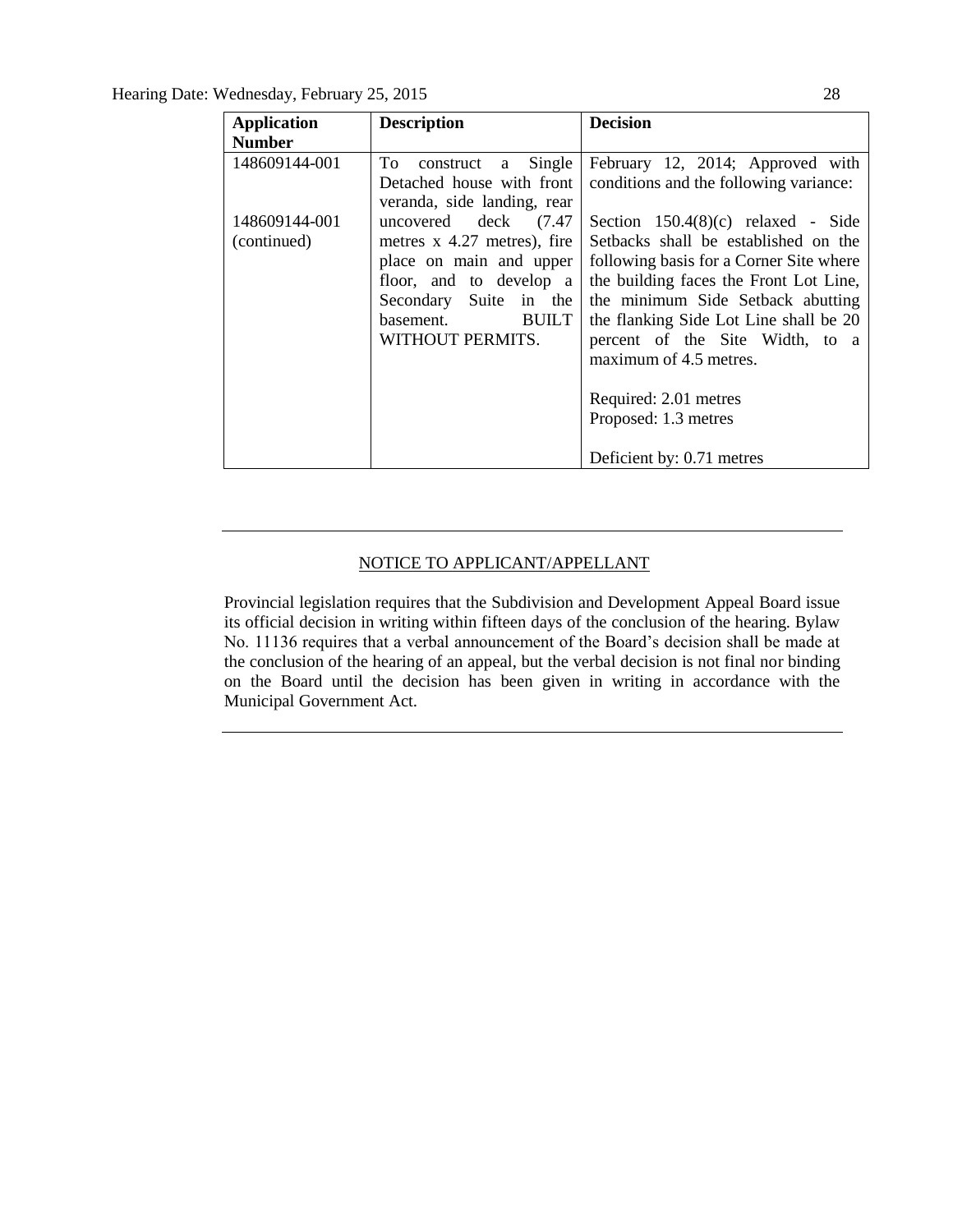